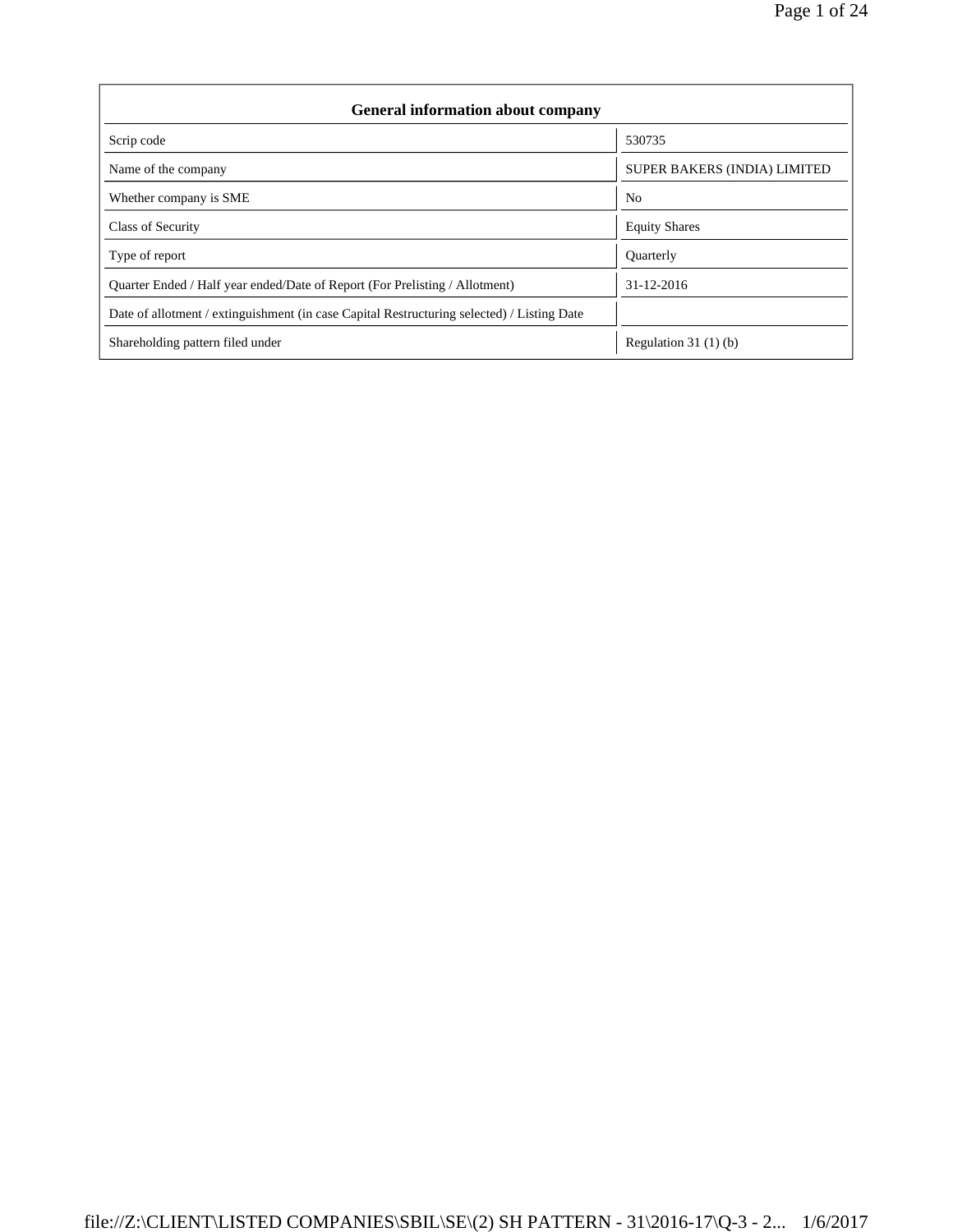| Sr. No. | <b>Particular</b>                                                                      | Yes/No         |
|---------|----------------------------------------------------------------------------------------|----------------|
|         | Whether the Listed Entity has issued any partly paid up shares?                        | N <sub>o</sub> |
|         | Whether the Listed Entity has issued any Convertible Securities?                       | N <sub>0</sub> |
|         | Whether the Listed Entity has issued any Warrants?                                     | N <sub>0</sub> |
|         | Whether the Listed Entity has any shares against which depository receipts are issued? | No             |
|         | Whether the Listed Entity has any shares in locked-in?                                 | N <sub>0</sub> |
| h       | Whether any shares held by promoters are pledge or otherwise encumbered?               | N <sub>0</sub> |
|         | Whether company has equity shares with differential voting rights?                     | N <sub>0</sub> |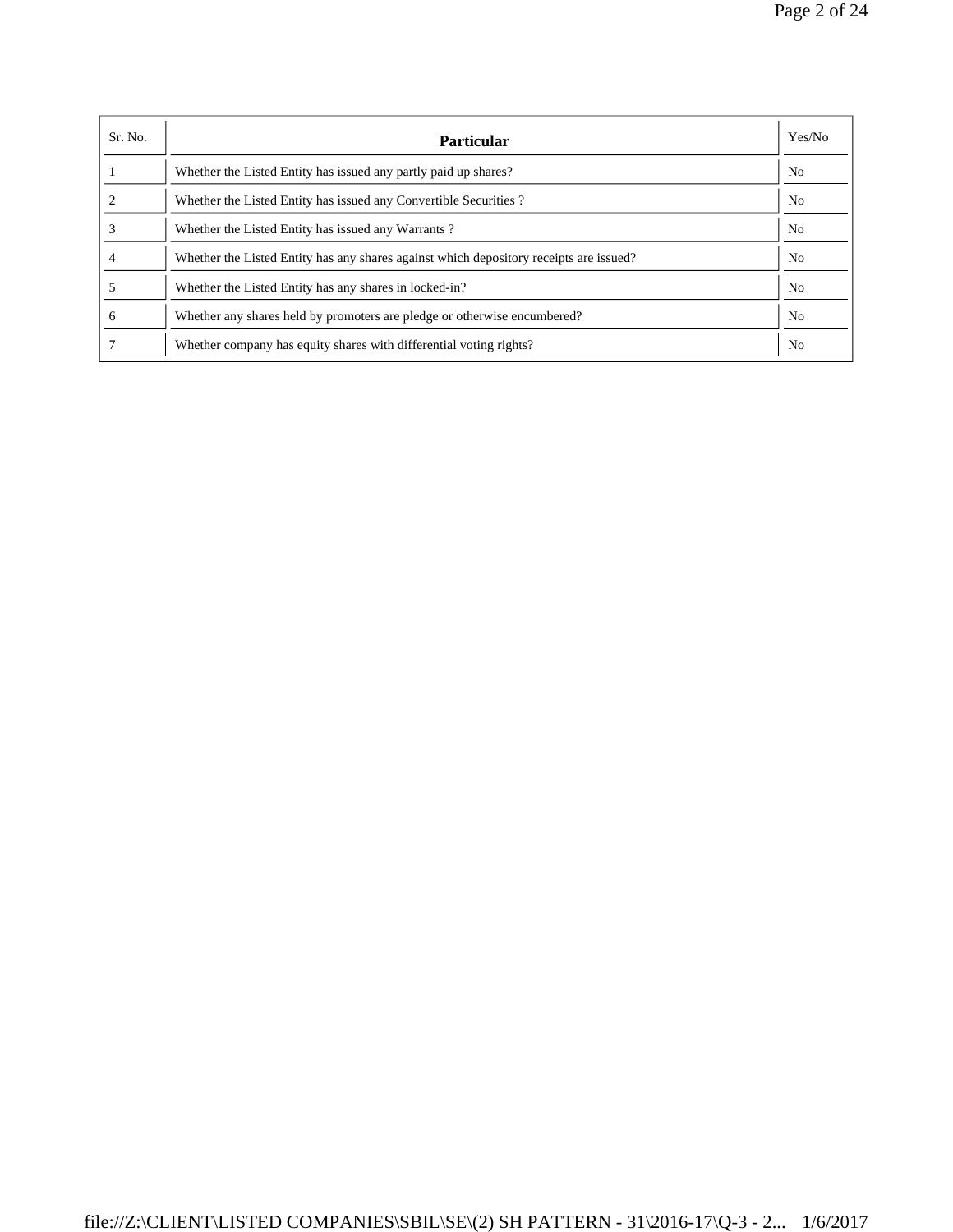|                 | Table I - Summary Statement holding of specified securities |                                  |                                                                |                                                                              |                                                                  |                                                                             |                                                                                                                                 |                                                                  |               |         |                                   |
|-----------------|-------------------------------------------------------------|----------------------------------|----------------------------------------------------------------|------------------------------------------------------------------------------|------------------------------------------------------------------|-----------------------------------------------------------------------------|---------------------------------------------------------------------------------------------------------------------------------|------------------------------------------------------------------|---------------|---------|-----------------------------------|
| Category<br>(I) | Category<br>of<br>shareholder<br>(II)                       | Nos. Of<br>shareholders<br>(III) | No. of<br>fully<br>paid up<br>equity<br>shares<br>held<br>(IV) | No.<br><b>Of</b><br>Partly<br>paid-<br>up<br>equity<br>shares<br>held<br>(V) | No. Of<br>shares<br>underlying<br>Depository<br>Receipts<br>(VI) | Total<br>nos.<br>shares<br>held<br>$(VII) =$<br>$(IV)$ +<br>$(V) +$<br>(VI) | Shareholding<br>as a % of<br>total no. of<br>shares<br>(calculated as<br>per SCRR,<br>$1957)$ (VIII)<br>As a % of<br>$(A+B+C2)$ | Number of Voting Rights held in each<br>class of securities (IX) |               |         |                                   |
|                 |                                                             |                                  |                                                                |                                                                              |                                                                  |                                                                             |                                                                                                                                 | No of Voting (XIV) Rights                                        |               |         |                                   |
|                 |                                                             |                                  |                                                                |                                                                              |                                                                  |                                                                             |                                                                                                                                 | Class<br>eg: X                                                   | Class<br>eg:y | Total   | Total as a<br>$%$ of<br>$(A+B+C)$ |
| (A)             | Promoter<br>&<br>Promoter<br>Group                          | 11                               | 674059                                                         |                                                                              |                                                                  | 674059                                                                      | 22.31                                                                                                                           | 674059                                                           |               | 674059  | 22.31                             |
| (B)             | Public                                                      | 2320                             | 2347541                                                        |                                                                              |                                                                  | 2347541                                                                     | 77.69                                                                                                                           | 2347541                                                          |               | 2347541 | 77.69                             |
| (C)             | Non<br>Promoter-<br>Non Public                              |                                  |                                                                |                                                                              |                                                                  |                                                                             |                                                                                                                                 |                                                                  |               |         |                                   |
| (C1)            | <b>Shares</b><br>underlying<br><b>DRs</b>                   |                                  |                                                                |                                                                              |                                                                  |                                                                             |                                                                                                                                 |                                                                  |               |         |                                   |
| (C2)            | Shares held<br>by<br>Employee<br>Trusts                     |                                  |                                                                |                                                                              |                                                                  |                                                                             |                                                                                                                                 |                                                                  |               |         |                                   |
|                 | Total                                                       | 2331                             | 3021600                                                        |                                                                              |                                                                  | 3021600                                                                     | 100                                                                                                                             | 3021600                                                          |               | 3021600 | 100                               |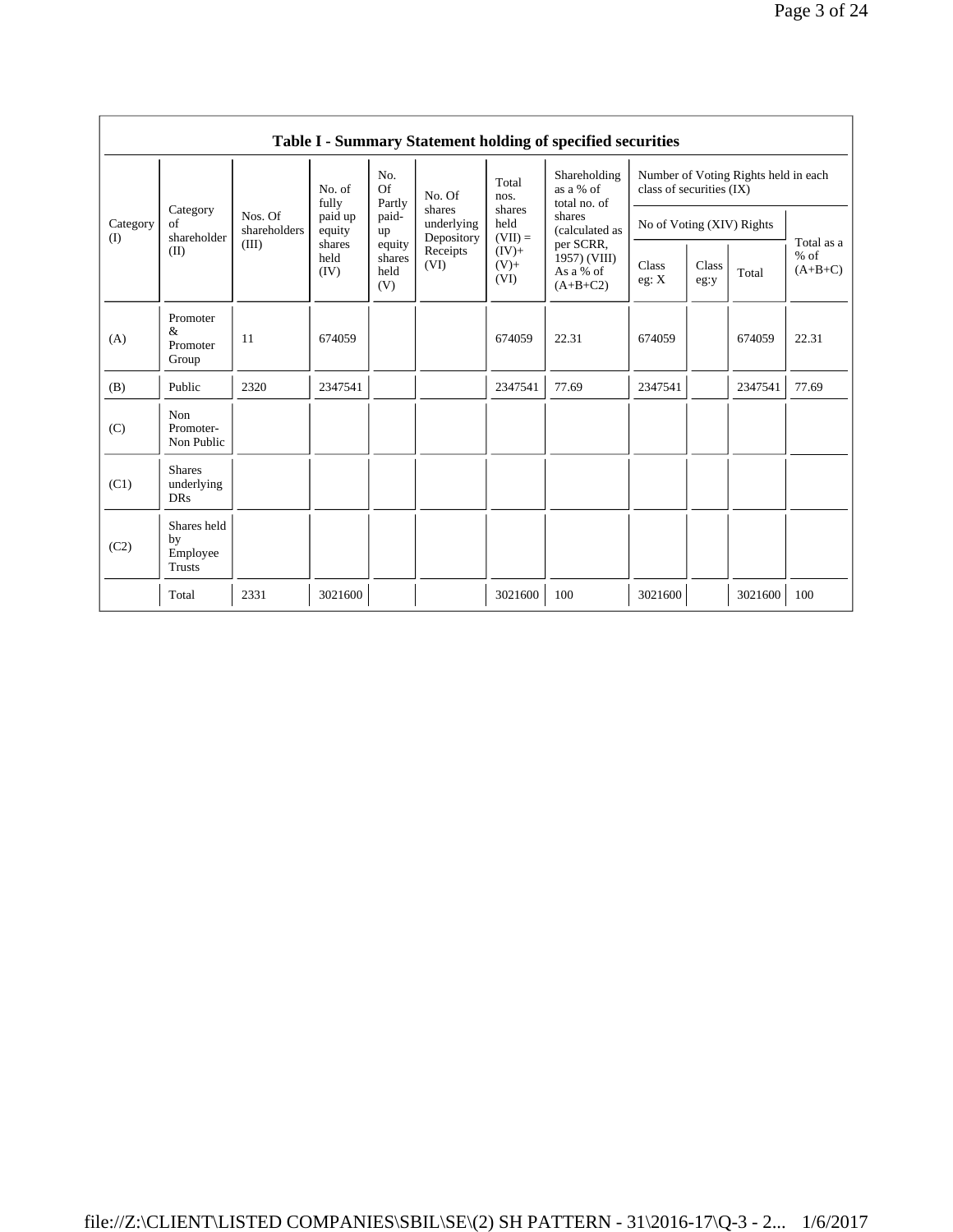|                 |                                                |                                                                                                     |                                       |                                                                                                                        | Table I - Summary Statement holding of specified securities                                    |                                        |                                                         |                                                                               |                                                         |                                       |
|-----------------|------------------------------------------------|-----------------------------------------------------------------------------------------------------|---------------------------------------|------------------------------------------------------------------------------------------------------------------------|------------------------------------------------------------------------------------------------|----------------------------------------|---------------------------------------------------------|-------------------------------------------------------------------------------|---------------------------------------------------------|---------------------------------------|
| Category<br>(I) | Category<br>of<br>shareholder<br>(II)          | No. Of<br><b>Shares</b><br>Underlying<br>Outstanding<br>convertible<br>securities<br>$(X_i)$<br>(X) | No. of<br><b>Shares</b><br>Underlying | No. Of<br><b>Shares</b><br>Underlying<br>Outstanding<br>convertible<br>securities<br>and No. Of<br>Warrants<br>(Xi)(a) | Shareholding,<br>as a %<br>assuming full<br>conversion of<br>convertible<br>securities (as a   | Number of<br>Locked in<br>shares (XII) |                                                         | Number of<br><b>Shares</b><br>pledged or<br>otherwise<br>encumbered<br>(XIII) |                                                         | Number of<br>equity shares<br>held in |
|                 |                                                |                                                                                                     | Outstanding<br>Warrants               |                                                                                                                        | percentage of<br>diluted share<br>capital) $(XI)=$<br>$(VII)+(X)$ As a<br>$%$ of<br>$(A+B+C2)$ | No.<br>(a)                             | As a<br>$%$ of<br>total<br><b>Shares</b><br>held<br>(b) | No.<br>(a)                                                                    | As a<br>$%$ of<br>total<br><b>Shares</b><br>held<br>(b) | dematerialized<br>form $(XIV)$        |
| (A)             | Promoter<br>&<br>Promoter<br>Group             |                                                                                                     |                                       |                                                                                                                        | 22.31                                                                                          |                                        |                                                         |                                                                               |                                                         | 674059                                |
| (B)             | Public                                         |                                                                                                     |                                       |                                                                                                                        | 77.69                                                                                          |                                        |                                                         |                                                                               |                                                         | 1904411                               |
| (C)             | Non<br>Promoter-<br>Non Public                 |                                                                                                     |                                       |                                                                                                                        |                                                                                                |                                        |                                                         |                                                                               |                                                         |                                       |
| (C1)            | <b>Shares</b><br>underlying<br><b>DRs</b>      |                                                                                                     |                                       |                                                                                                                        |                                                                                                |                                        |                                                         |                                                                               |                                                         |                                       |
| (C2)            | Shares held<br>by<br>Employee<br><b>Trusts</b> |                                                                                                     |                                       |                                                                                                                        |                                                                                                |                                        |                                                         |                                                                               |                                                         |                                       |
|                 | Total                                          |                                                                                                     |                                       |                                                                                                                        | 100                                                                                            |                                        |                                                         |                                                                               |                                                         | 2578470                               |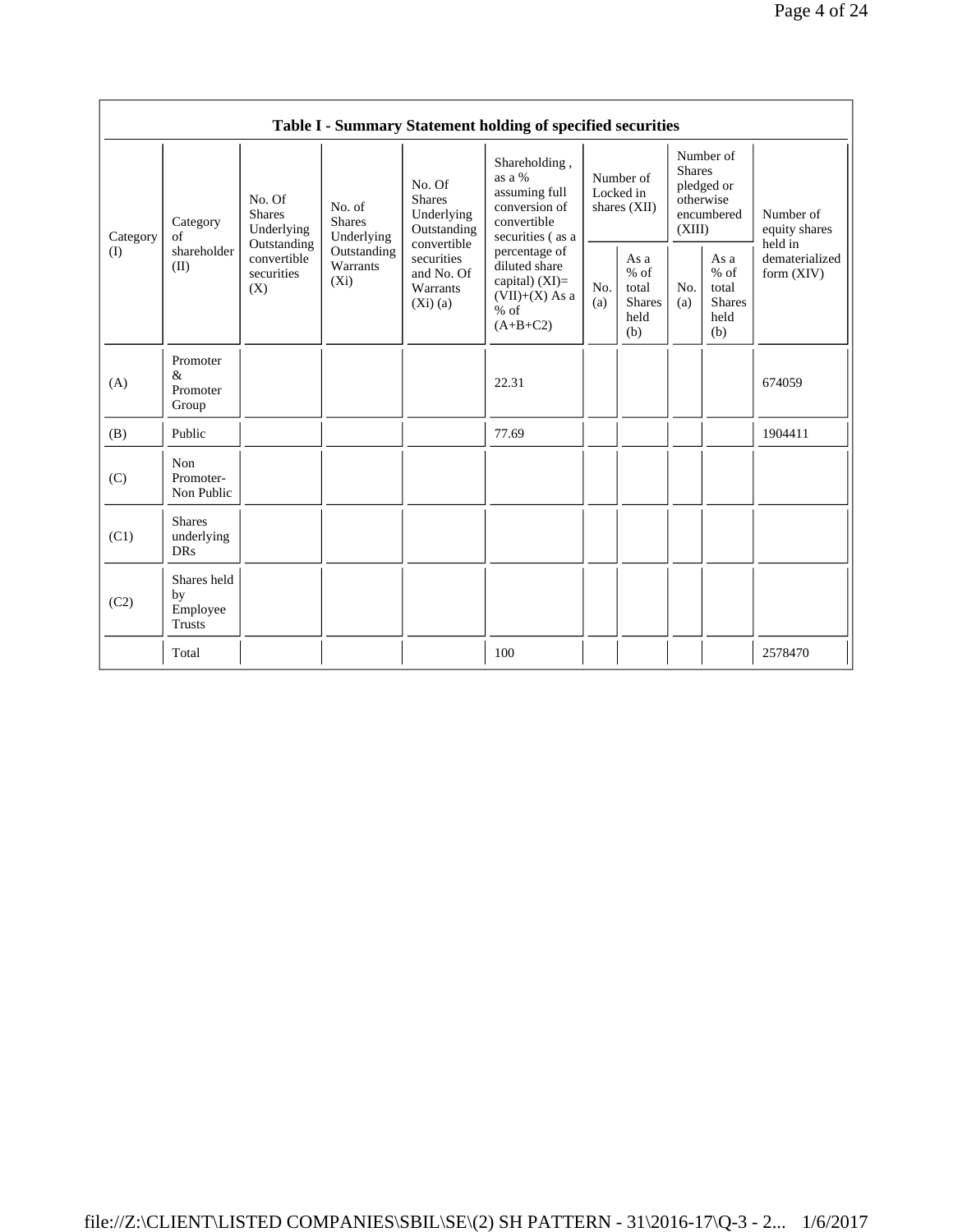|                                                                                                | Table II - Statement showing shareholding pattern of the Promoter and Promoter Group                                |                         |                            |                                 |                                    |                             |                                                  |                               |               |                                 |                                 |
|------------------------------------------------------------------------------------------------|---------------------------------------------------------------------------------------------------------------------|-------------------------|----------------------------|---------------------------------|------------------------------------|-----------------------------|--------------------------------------------------|-------------------------------|---------------|---------------------------------|---------------------------------|
|                                                                                                |                                                                                                                     |                         | No. of                     | No.<br><b>Of</b><br>Partly      | No. Of                             | Total<br>nos.               | Shareholding<br>as a % of<br>total no. of        | each class of securities (IX) |               | Number of Voting Rights held in |                                 |
| Sr.                                                                                            | Category &<br>Name of the                                                                                           | Nos. Of<br>shareholders | fully<br>paid up<br>equity | paid-<br>up                     | shares<br>underlying<br>Depository | shares<br>held<br>$(VII) =$ | shares<br>(calculated<br>as per                  | No of Voting (XIV) Rights     |               |                                 | Total<br>as a %                 |
|                                                                                                | Shareholders (I)                                                                                                    | (III)                   | shares<br>held $(IV)$      | equity<br>shares<br>held<br>(V) | Receipts<br>(VI)                   | $(IV)$ +<br>$(V) +$<br>(VI) | SCRR,<br>1957) (VIII)<br>As a % of<br>$(A+B+C2)$ | Class eg:<br>X                | Class<br>eg:y | Total                           | of<br>Total<br>Voting<br>rights |
| A                                                                                              | Table II - Statement showing shareholding pattern of the Promoter and Promoter Group                                |                         |                            |                                 |                                    |                             |                                                  |                               |               |                                 |                                 |
| (1)                                                                                            | Indian                                                                                                              |                         |                            |                                 |                                    |                             |                                                  |                               |               |                                 |                                 |
| (a)                                                                                            | Individuals/Hindu<br>undivided Family                                                                               | 10                      | 542323                     |                                 |                                    | 542323                      | 17.95                                            | 542323                        |               | 542323                          | 17.95                           |
| (d)                                                                                            | Any Other<br>(specify)                                                                                              | $\mathbf{1}$            | 131736                     |                                 |                                    | 131736                      | 4.36                                             | 131736                        |               | 131736                          | 4.36                            |
| Sub-Total<br>(A)(1)                                                                            |                                                                                                                     | 11                      | 674059                     |                                 |                                    | 674059                      | 22.31                                            | 674059                        |               | 674059                          | 22.31                           |
| (2)                                                                                            | Foreign                                                                                                             |                         |                            |                                 |                                    |                             |                                                  |                               |               |                                 |                                 |
| Total<br>Shareholding<br>of Promoter<br>and<br>Promoter<br>Group $(A)=$<br>$(A)(1)+(A)$<br>(2) |                                                                                                                     | 11                      | 674059                     |                                 |                                    | 674059                      | 22.31                                            | 674059                        |               | 674059                          | 22.31                           |
| B                                                                                              | Table III - Statement showing shareholding pattern of the Public shareholder                                        |                         |                            |                                 |                                    |                             |                                                  |                               |               |                                 |                                 |
| (1)                                                                                            | Institutions                                                                                                        |                         |                            |                                 |                                    |                             |                                                  |                               |               |                                 |                                 |
| (3)                                                                                            | Non-institutions                                                                                                    |                         |                            |                                 |                                    |                             |                                                  |                               |               |                                 |                                 |
| (a(i))                                                                                         | Individuals -<br>i.Individual<br>shareholders<br>holding nominal<br>share capital up<br>to Rs. 2 lakhs.             | 2205                    | 1189306                    |                                 |                                    | 1189306                     | 39.36                                            | 1189306                       |               | 1189306                         | 39.36                           |
| (a(ii))                                                                                        | Individuals - ii.<br>Individual<br>shareholders<br>holding nominal<br>share capital in<br>excess of Rs. 2<br>lakhs. | 18                      | 731496                     |                                 |                                    | 731496                      | 24.21                                            | 731496                        |               | 731496                          | 24.21                           |
| (e)                                                                                            | Any Other<br>(specify)                                                                                              | 97                      | 426739                     |                                 |                                    | 426739                      | 14.12                                            | 426739                        |               | 426739                          | 14.12                           |
| Sub-Total<br>(B)(3)                                                                            |                                                                                                                     | 2320                    | 2347541                    |                                 |                                    | 2347541                     | 77.69                                            | 2347541                       |               | 2347541                         | 77.69                           |
| <b>Total Public</b><br>Shareholding<br>$(B)=(B)(1)+$<br>$(B)(2)+(B)$<br>(3)                    |                                                                                                                     | 2320                    | 2347541                    |                                 |                                    | 2347541                     | 77.69                                            | 2347541                       |               | 2347541                         | 77.69                           |
| ${\bf C}$                                                                                      | Table IV - Statement showing shareholding pattern of the Non Promoter- Non Public shareholder                       |                         |                            |                                 |                                    |                             |                                                  |                               |               |                                 |                                 |

 $\mathbf{I}$ 

 $\blacksquare$ 

 $\sim 10$ 

 $\blacksquare$ 

 $\mathbf{L}$ 

 $\mathbf{T}$ 

 $\sim 10^{-5}$ 

 $\mathbf{1}$ 

 $\mathbf{I}$ 

 $\sim 10^{-5}$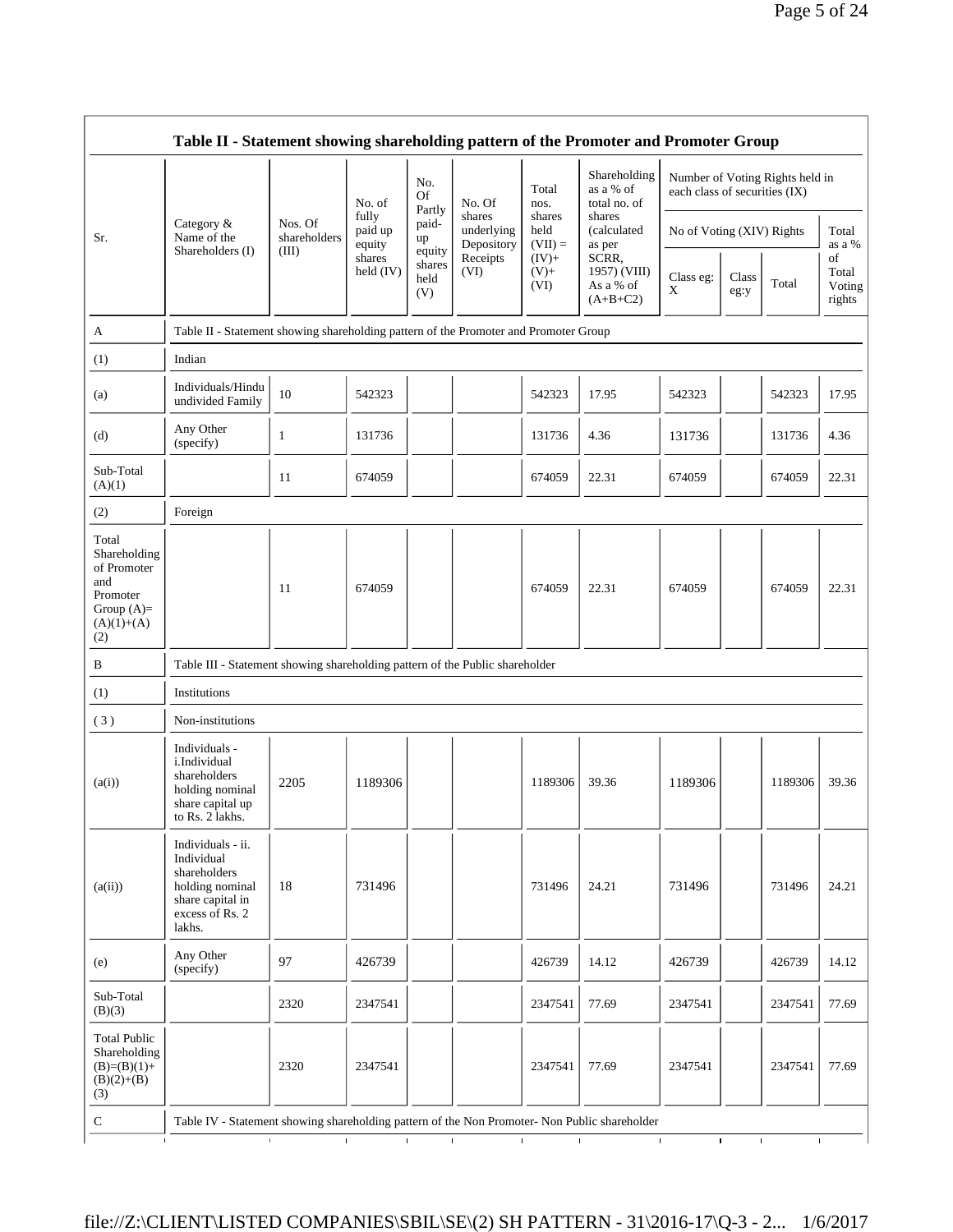| Total<br>$A+B+C2$ ) | 2331 | 3021600 | 3021600 | 100 | 3021600 | 3021600 | 100 |
|---------------------|------|---------|---------|-----|---------|---------|-----|
| Total<br>$(A+B+C)$  | 2331 | 3021600 | 3021600 | 100 | 3021600 | 3021600 | 100 |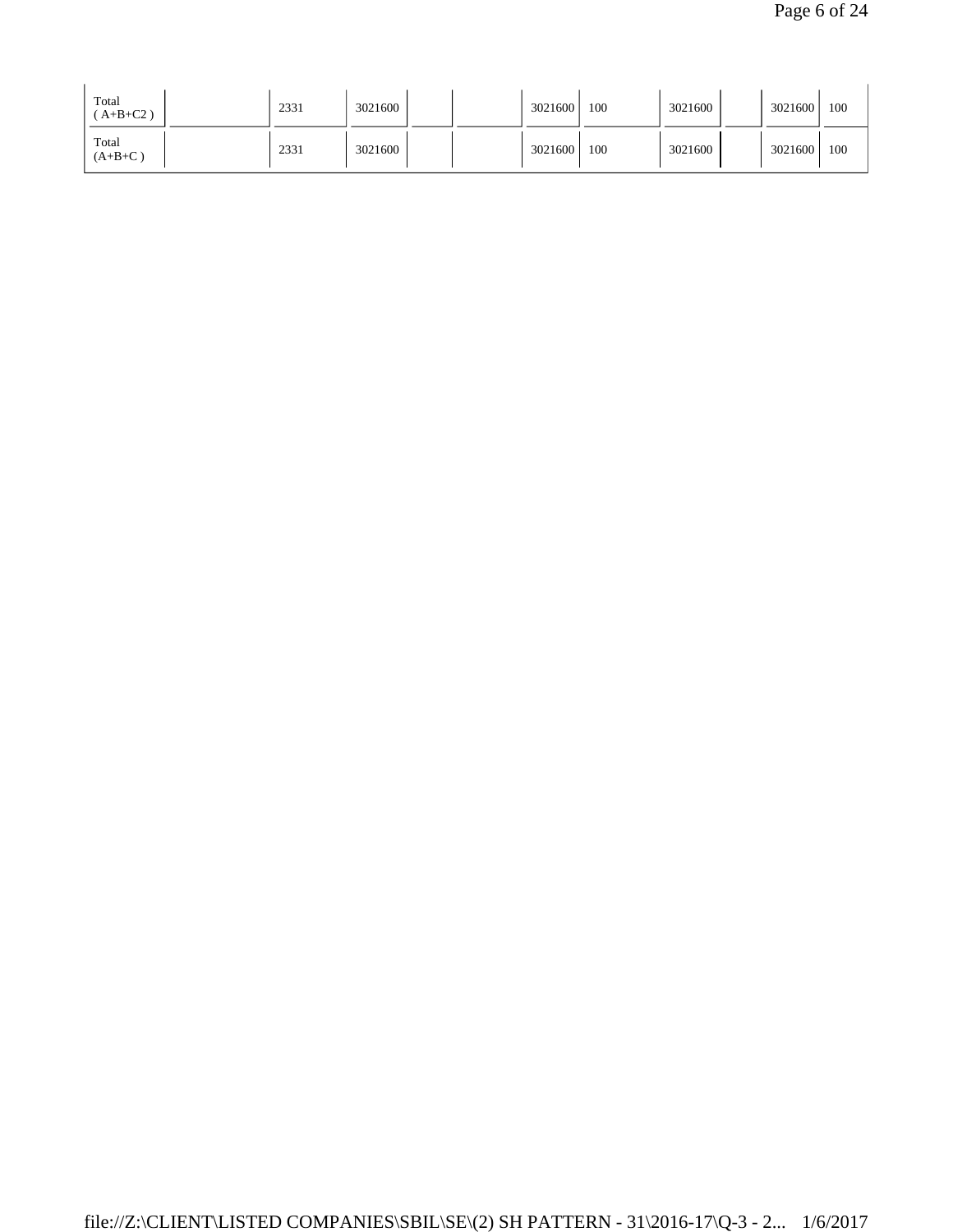|                                                                                         | Table II - Statement showing shareholding pattern of the Promoter and Promoter Group    |                                                                             |                                                           |                                                                                                            |                                        |                                                    |                         |                                                    |                                       |
|-----------------------------------------------------------------------------------------|-----------------------------------------------------------------------------------------|-----------------------------------------------------------------------------|-----------------------------------------------------------|------------------------------------------------------------------------------------------------------------|----------------------------------------|----------------------------------------------------|-------------------------|----------------------------------------------------|---------------------------------------|
| Sr.                                                                                     | No. Of<br><b>Shares</b><br>Underlying<br>Outstanding<br>convertible<br>securities $(X)$ | No. of<br><b>Shares</b><br>Underlying<br>Outstanding<br>Warrants<br>$(X_i)$ | No. Of Shares<br>Underlying<br>Outstanding<br>convertible | Shareholding, as<br>a % assuming full<br>conversion of<br>convertible<br>securities (as a<br>percentage of | Number of<br>Locked in<br>shares (XII) |                                                    | <b>Shares</b><br>(XIII) | Number of<br>pledged or<br>otherwise<br>encumbered | Number of<br>equity shares<br>held in |
|                                                                                         |                                                                                         |                                                                             | securities and<br>No. Of<br>Warrants (Xi)<br>(a)          | diluted share<br>capital) $(XI)=$<br>$(VII)+(X)$ As a %<br>of $(A+B+C2)$                                   | No.<br>(a)                             | As a %<br>of total<br><b>Shares</b><br>held<br>(b) | No.<br>(a)              | As a %<br>of total<br><b>Shares</b><br>held<br>(b) | dematerialized<br>form (XIV)          |
| A                                                                                       |                                                                                         |                                                                             |                                                           | Table II - Statement showing shareholding pattern of the Promoter and Promoter Group                       |                                        |                                                    |                         |                                                    |                                       |
| (1)                                                                                     | Indian                                                                                  |                                                                             |                                                           |                                                                                                            |                                        |                                                    |                         |                                                    |                                       |
| (a)                                                                                     |                                                                                         |                                                                             |                                                           | 17.95                                                                                                      |                                        |                                                    |                         |                                                    | 542323                                |
| (d)                                                                                     |                                                                                         |                                                                             |                                                           | 4.36                                                                                                       |                                        |                                                    |                         |                                                    | 131736                                |
| Sub-Total (A)<br>(1)                                                                    |                                                                                         |                                                                             |                                                           | 22.31                                                                                                      |                                        |                                                    |                         |                                                    | 674059                                |
| (2)                                                                                     | Foreign                                                                                 |                                                                             |                                                           |                                                                                                            |                                        |                                                    |                         |                                                    |                                       |
| Total<br>Shareholding<br>of Promoter<br>and Promoter<br>Group $(A)=$<br>$(A)(1)+(A)(2)$ |                                                                                         |                                                                             |                                                           | 22.31                                                                                                      |                                        |                                                    |                         |                                                    | 674059                                |
| B                                                                                       |                                                                                         |                                                                             |                                                           | Table III - Statement showing shareholding pattern of the Public shareholder                               |                                        |                                                    |                         |                                                    |                                       |
| (1)                                                                                     | Institutions                                                                            |                                                                             |                                                           |                                                                                                            |                                        |                                                    |                         |                                                    |                                       |
| (3)                                                                                     | Non-institutions                                                                        |                                                                             |                                                           |                                                                                                            |                                        |                                                    |                         |                                                    |                                       |
| (a(i))                                                                                  |                                                                                         |                                                                             |                                                           | 39.36                                                                                                      |                                        |                                                    |                         |                                                    | 769476                                |
| (a(ii))                                                                                 |                                                                                         |                                                                             |                                                           | 24.21                                                                                                      |                                        |                                                    |                         |                                                    | 731496                                |
| (e)                                                                                     |                                                                                         |                                                                             |                                                           | 14.12                                                                                                      |                                        |                                                    |                         |                                                    | 403439                                |
| Sub-Total (B)<br>(3)                                                                    |                                                                                         |                                                                             |                                                           | 77.69                                                                                                      |                                        |                                                    |                         |                                                    | 1904411                               |
| <b>Total Public</b><br>Shareholding<br>$(B)=(B)(1)+$<br>$(B)(2)+(B)(3)$                 |                                                                                         |                                                                             |                                                           | 77.69                                                                                                      |                                        |                                                    |                         |                                                    | 1904411                               |
| ${\bf C}$                                                                               |                                                                                         |                                                                             |                                                           | Table IV - Statement showing shareholding pattern of the Non Promoter- Non Public shareholder              |                                        |                                                    |                         |                                                    |                                       |
| Total<br>$(A+B+C2)$                                                                     |                                                                                         |                                                                             |                                                           | 100                                                                                                        |                                        |                                                    |                         |                                                    | 2578470                               |
| Total<br>$(A+B+C)$                                                                      |                                                                                         |                                                                             |                                                           | 100                                                                                                        |                                        |                                                    |                         |                                                    | 2578470                               |

 $\mathsf{r}$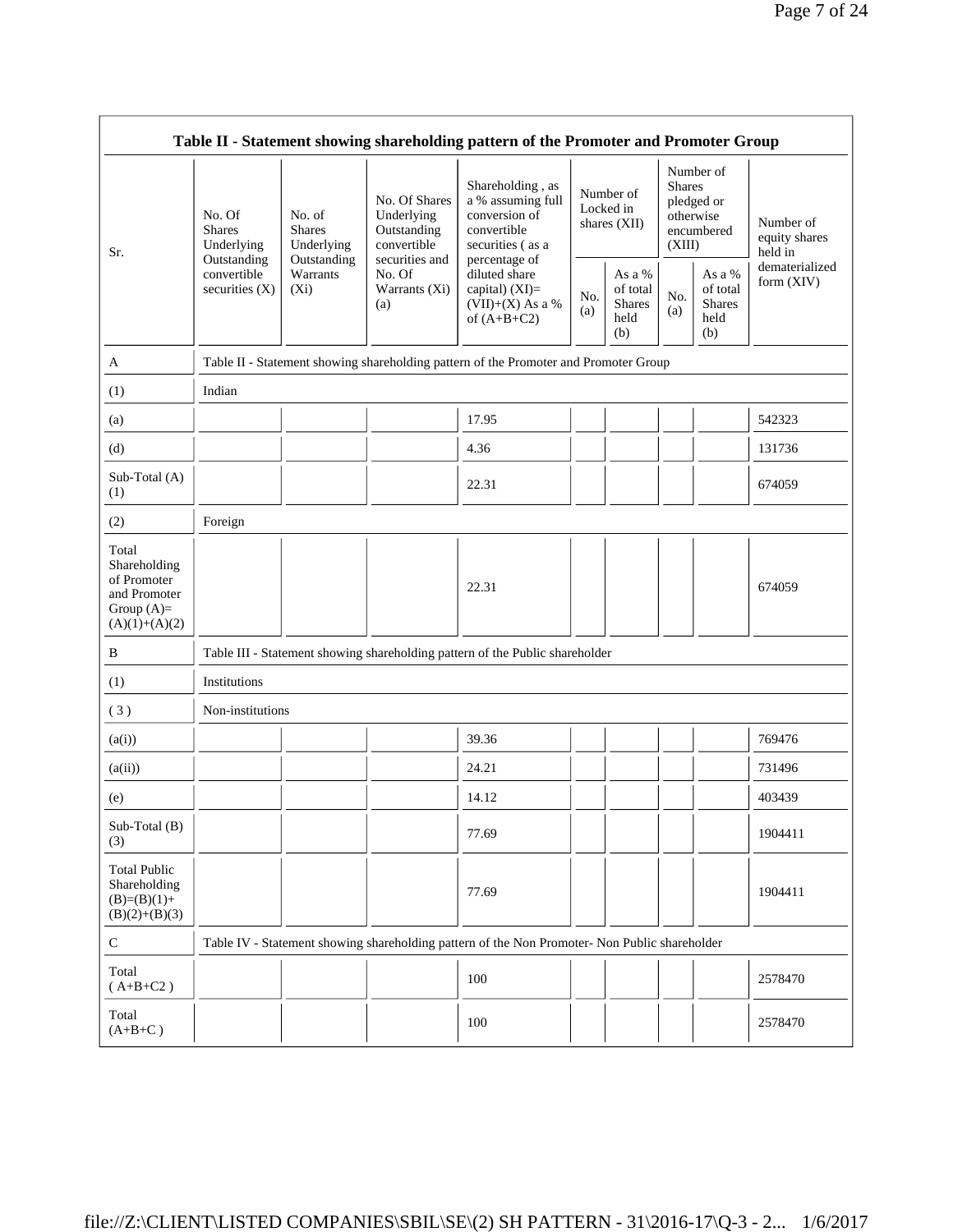|                                                                                                                            |                                                               |                              |                             | Individuals/Hindu undivided Family |                       |                                |                        |
|----------------------------------------------------------------------------------------------------------------------------|---------------------------------------------------------------|------------------------------|-----------------------------|------------------------------------|-----------------------|--------------------------------|------------------------|
| Searial No.                                                                                                                | 1                                                             | $\sqrt{2}$                   | 3                           | 4                                  | $\mathfrak s$         | 6                              | $\tau$                 |
| Name of the<br>Shareholders<br>(I)                                                                                         | Shankarlal<br>Tekchand<br>Ahuja                               | Sunil<br>Shankarlal<br>Ahuja | Anil<br>Shankarlal<br>Ahuja | Manisha<br>Shankarlal<br>Ahuja     | Jaya Prakash<br>Ahuja | Prakash<br>Bhagwandas<br>Ahuja | Sonia Prakash<br>Ahuja |
| PAN(II)                                                                                                                    | AAQPA3548M                                                    | AASPA8998B                   | AASPA8999A                  | AECPA1576R                         | ACDPA3097N            | ABLPA1958M                     | AGBPA8178J             |
| No. of fully<br>paid up equity<br>shares held<br>(IV)                                                                      | 226942                                                        | 94500                        | 92600                       | 34781                              | 32100                 | 29400                          | 12900                  |
| No. Of Partly<br>paid-up equity<br>shares held<br>(V)                                                                      |                                                               |                              |                             |                                    |                       |                                |                        |
| No. Of shares<br>underlying<br>Depository<br>Receipts (VI)                                                                 |                                                               |                              |                             |                                    |                       |                                |                        |
| Total nos.<br>shares held<br>$(VII) = (IV) +$<br>$(V)+(VI)$                                                                | 226942                                                        | 94500                        | 92600                       | 34781                              | 32100                 | 29400                          | 12900                  |
| Shareholding<br>as a % of total<br>no. of shares<br>(calculated as<br>per SCRR,<br>1957) (VIII)<br>As a % of<br>$(A+B+C2)$ | 7.51                                                          | 3.13                         | 3.06                        | 1.15                               | 1.06                  | 0.97                           | 0.43                   |
|                                                                                                                            | Number of Voting Rights held in each class of securities (IX) |                              |                             |                                    |                       |                                |                        |
| Class eg: $X$                                                                                                              | 226942                                                        | 94500                        | 92600                       | 34781                              | 32100                 | 29400                          | 12900                  |
| Class eg:y                                                                                                                 |                                                               |                              |                             |                                    |                       |                                |                        |
| Total                                                                                                                      | 226942                                                        | 94500                        | 92600                       | 34781                              | 32100                 | 29400                          | 12900                  |
| Total as a %<br>of Total<br>Voting rights                                                                                  | 7.51                                                          | 3.13                         | 3.06                        | 1.15                               | 1.06                  | 0.97                           | 0.43                   |
| No. Of Shares<br>Underlying<br>Outstanding<br>convertible<br>securities (X)                                                |                                                               |                              |                             |                                    |                       |                                |                        |
| No. of Shares<br>Underlying<br>Outstanding<br>Warrants (Xi)                                                                |                                                               |                              |                             |                                    |                       |                                |                        |
| No. Of Shares<br>Underlying<br>Outstanding<br>convertible<br>securities and<br>No. Of<br>Warrants (Xi)<br>(a)              |                                                               |                              |                             |                                    |                       |                                |                        |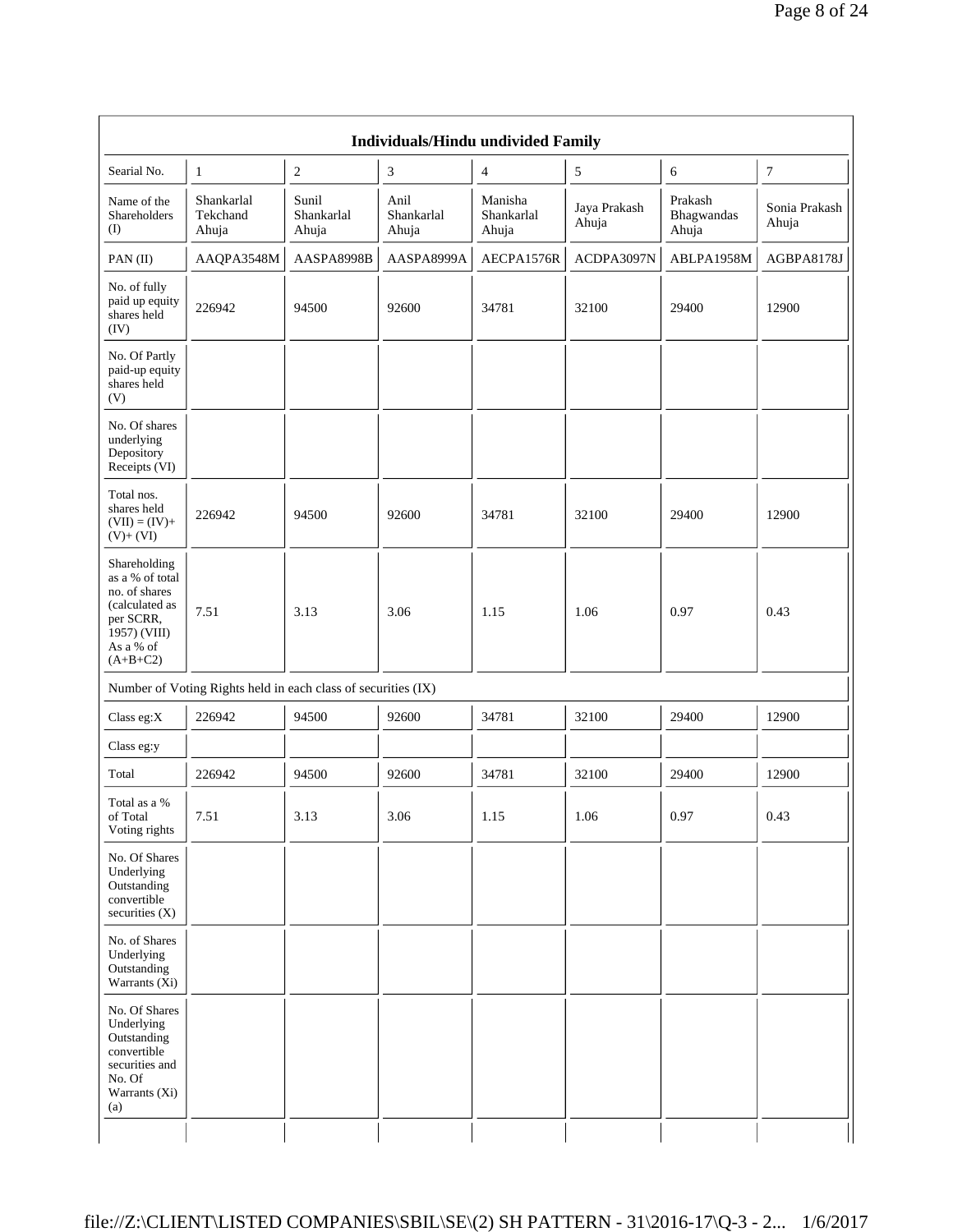| Shareholding,<br>as a %<br>assuming full<br>conversion of<br>convertible<br>securities (as a<br>percentage of<br>diluted share<br>capital) $(XI)=$<br>$(VII)+(Xi)(a)$<br>As a % of<br>$(A+B+C2)$ | 7.51                                                    | 3.13  | 3.06  | 1.15  | 1.06  | 0.97  | 0.43  |
|--------------------------------------------------------------------------------------------------------------------------------------------------------------------------------------------------|---------------------------------------------------------|-------|-------|-------|-------|-------|-------|
|                                                                                                                                                                                                  | Number of Locked in shares (XII)                        |       |       |       |       |       |       |
| No. $(a)$                                                                                                                                                                                        |                                                         |       |       |       |       |       |       |
| As a % of<br>total Shares<br>held (b)                                                                                                                                                            |                                                         |       |       |       |       |       |       |
|                                                                                                                                                                                                  | Number of Shares pledged or otherwise encumbered (XIII) |       |       |       |       |       |       |
| No. $(a)$                                                                                                                                                                                        |                                                         |       |       |       |       |       |       |
| As a % of<br>total Shares<br>held (b)                                                                                                                                                            |                                                         |       |       |       |       |       |       |
| Number of<br>equity shares<br>held in<br>dematerialized<br>form $(XIV)$                                                                                                                          | 226942                                                  | 94500 | 92600 | 34781 | 32100 | 29400 | 12900 |
|                                                                                                                                                                                                  | Reason for not providing PAN                            |       |       |       |       |       |       |
| Reason for<br>not providing<br>PAN                                                                                                                                                               |                                                         |       |       |       |       |       |       |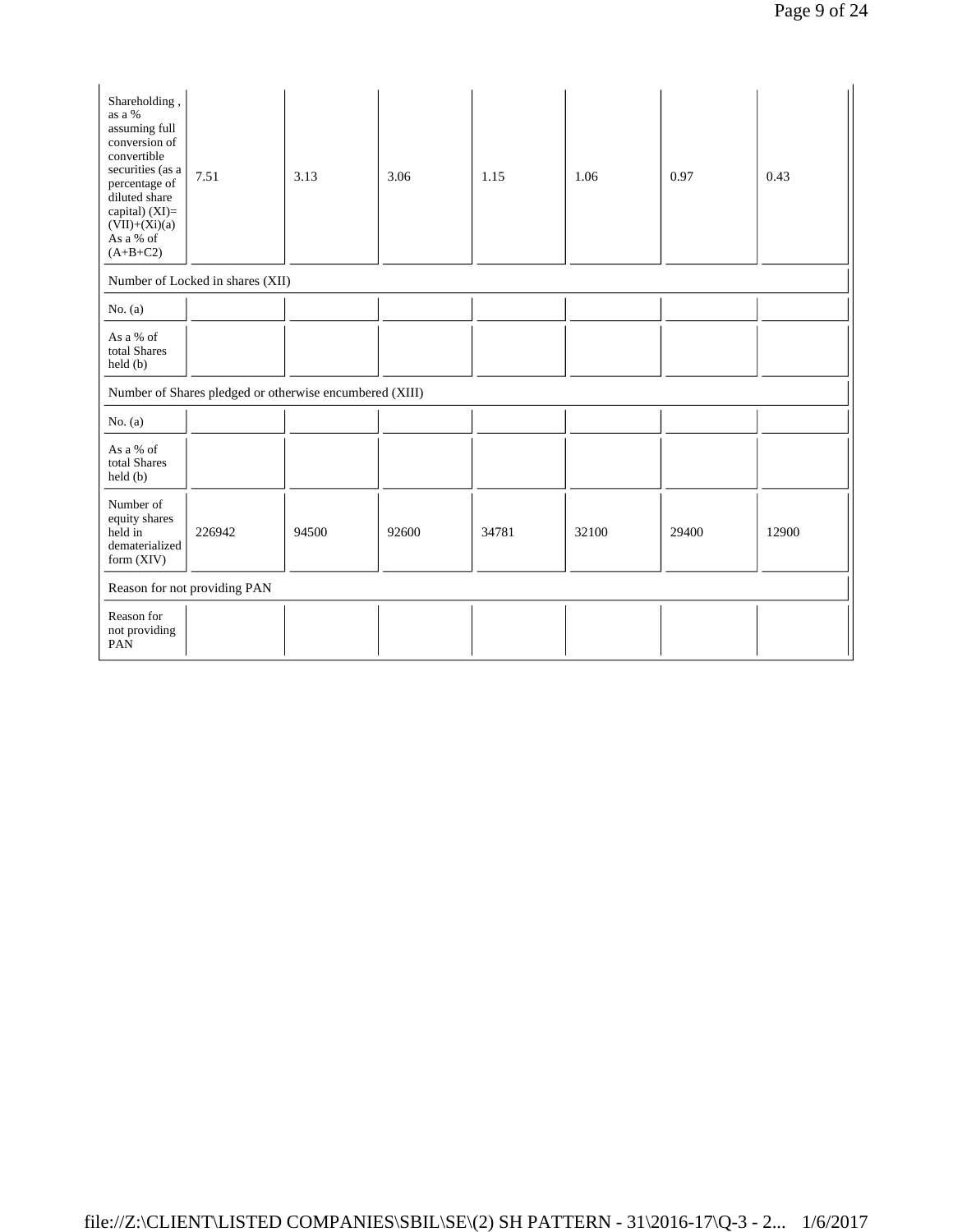| Individuals/Hindu undivided Family                                                                                                                                          |                                                               |                |                        |                       |  |  |  |
|-----------------------------------------------------------------------------------------------------------------------------------------------------------------------------|---------------------------------------------------------------|----------------|------------------------|-----------------------|--|--|--|
| Searial No.                                                                                                                                                                 | 8                                                             | $\overline{9}$ | 10                     |                       |  |  |  |
| Name of the<br>Shareholders (I)                                                                                                                                             | Bhavnaben Manojkumar Ahuja                                    | Pooja Ahuja    | Kashyap Rajendra Mehta | Click here to go back |  |  |  |
| PAN(II)                                                                                                                                                                     | ACQPG3183N                                                    | ALCPA9092P     | AAVPM9242K             | Total                 |  |  |  |
| No. of fully paid<br>up equity shares<br>held (IV)                                                                                                                          | 10000                                                         | 9000           | 100                    | 542323                |  |  |  |
| No. Of Partly paid-<br>up equity shares<br>held (V)                                                                                                                         |                                                               |                |                        |                       |  |  |  |
| No. Of shares<br>underlying<br>Depository<br>Receipts (VI)                                                                                                                  |                                                               |                |                        |                       |  |  |  |
| Total nos. shares<br>held $(VII) = (IV) +$<br>$(V)+(VI)$                                                                                                                    | 10000                                                         | 9000           | 100                    | 542323                |  |  |  |
| Shareholding as a<br>% of total no. of<br>shares (calculated<br>as per SCRR,<br>1957) (VIII) As a<br>% of $(A+B+C2)$                                                        | 0.33                                                          | 0.3            | $\boldsymbol{0}$       | 17.95                 |  |  |  |
|                                                                                                                                                                             | Number of Voting Rights held in each class of securities (IX) |                |                        |                       |  |  |  |
| Class eg:X                                                                                                                                                                  | 10000                                                         | 9000           | 100                    | 542323                |  |  |  |
| Class eg:y                                                                                                                                                                  |                                                               |                |                        |                       |  |  |  |
| Total                                                                                                                                                                       | 10000                                                         | 9000           | 100                    | 542323                |  |  |  |
| Total as a % of<br><b>Total Voting rights</b>                                                                                                                               | 0.33                                                          | 0.3            | $\boldsymbol{0}$       | 17.95                 |  |  |  |
| No. Of Shares<br>Underlying<br>Outstanding<br>convertible<br>securities (X)                                                                                                 |                                                               |                |                        |                       |  |  |  |
| No. of Shares<br>Underlying<br>Outstanding<br>Warrants $(X_i)$                                                                                                              |                                                               |                |                        |                       |  |  |  |
| No. Of Shares<br>Underlying<br>Outstanding<br>convertible<br>securities and No.<br>Of Warrants (Xi)<br>(a)                                                                  |                                                               |                |                        |                       |  |  |  |
| Shareholding, as a<br>% assuming full<br>conversion of<br>convertible<br>securities (as a<br>percentage of<br>diluted share<br>capital) (XI)= (VII)<br>$+(Xi)(a)$ As a % of | 0.33                                                          | 0.3            | $\mathbf{0}$           | 17.95                 |  |  |  |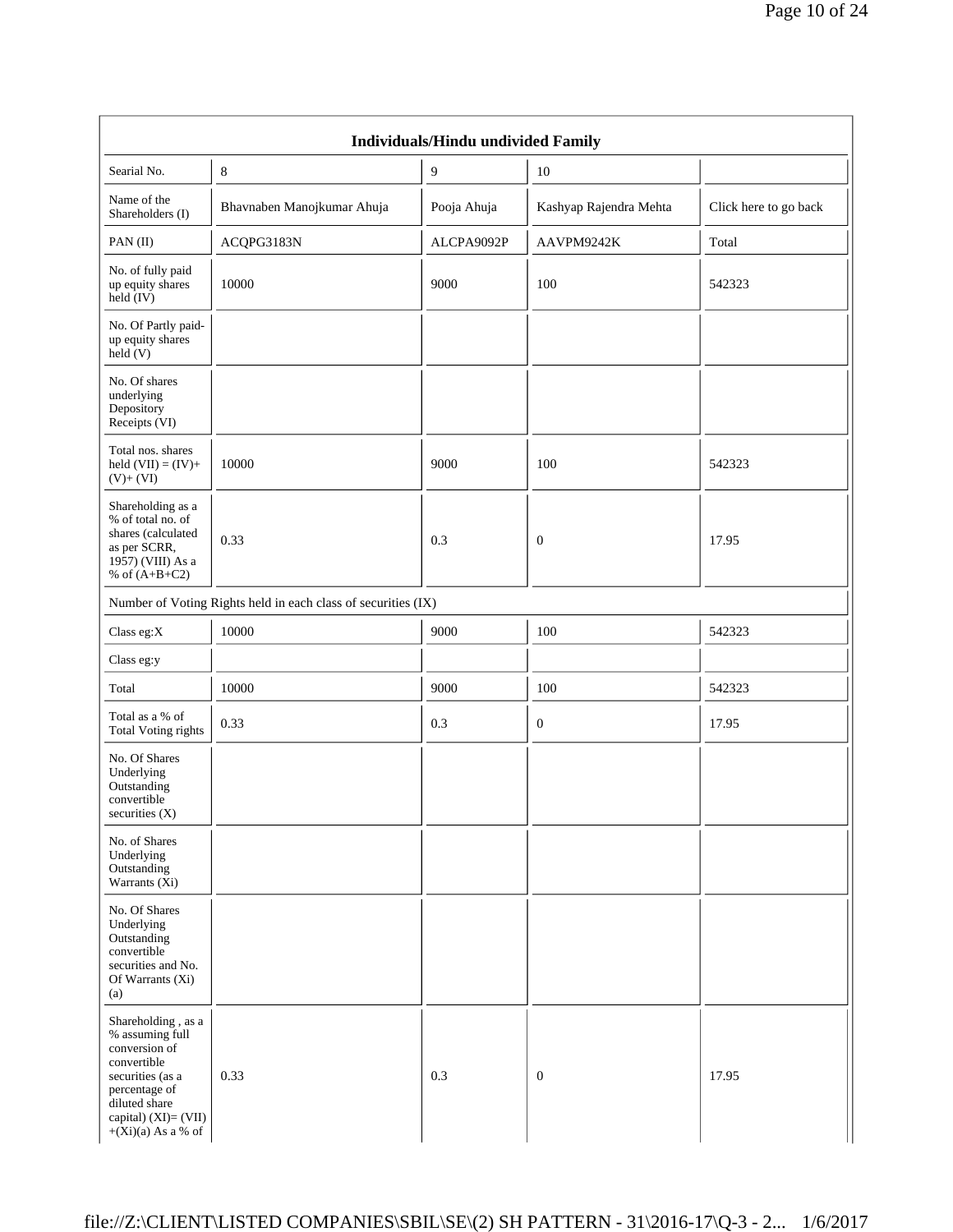| $(A+B+C2)$                                                           |                                                         |      |     |        |  |  |  |
|----------------------------------------------------------------------|---------------------------------------------------------|------|-----|--------|--|--|--|
| Number of Locked in shares (XII)                                     |                                                         |      |     |        |  |  |  |
| No. $(a)$                                                            |                                                         |      |     |        |  |  |  |
| As a % of total<br>Shares held (b)                                   |                                                         |      |     |        |  |  |  |
|                                                                      | Number of Shares pledged or otherwise encumbered (XIII) |      |     |        |  |  |  |
| No. $(a)$                                                            |                                                         |      |     |        |  |  |  |
| As a % of total<br>Shares held (b)                                   |                                                         |      |     |        |  |  |  |
| Number of equity<br>shares held in<br>dematerialized<br>form $(XIV)$ | 10000                                                   | 9000 | 100 | 542323 |  |  |  |
| Reason for not providing PAN                                         |                                                         |      |     |        |  |  |  |
| Reason for not<br>providing PAN                                      |                                                         |      |     |        |  |  |  |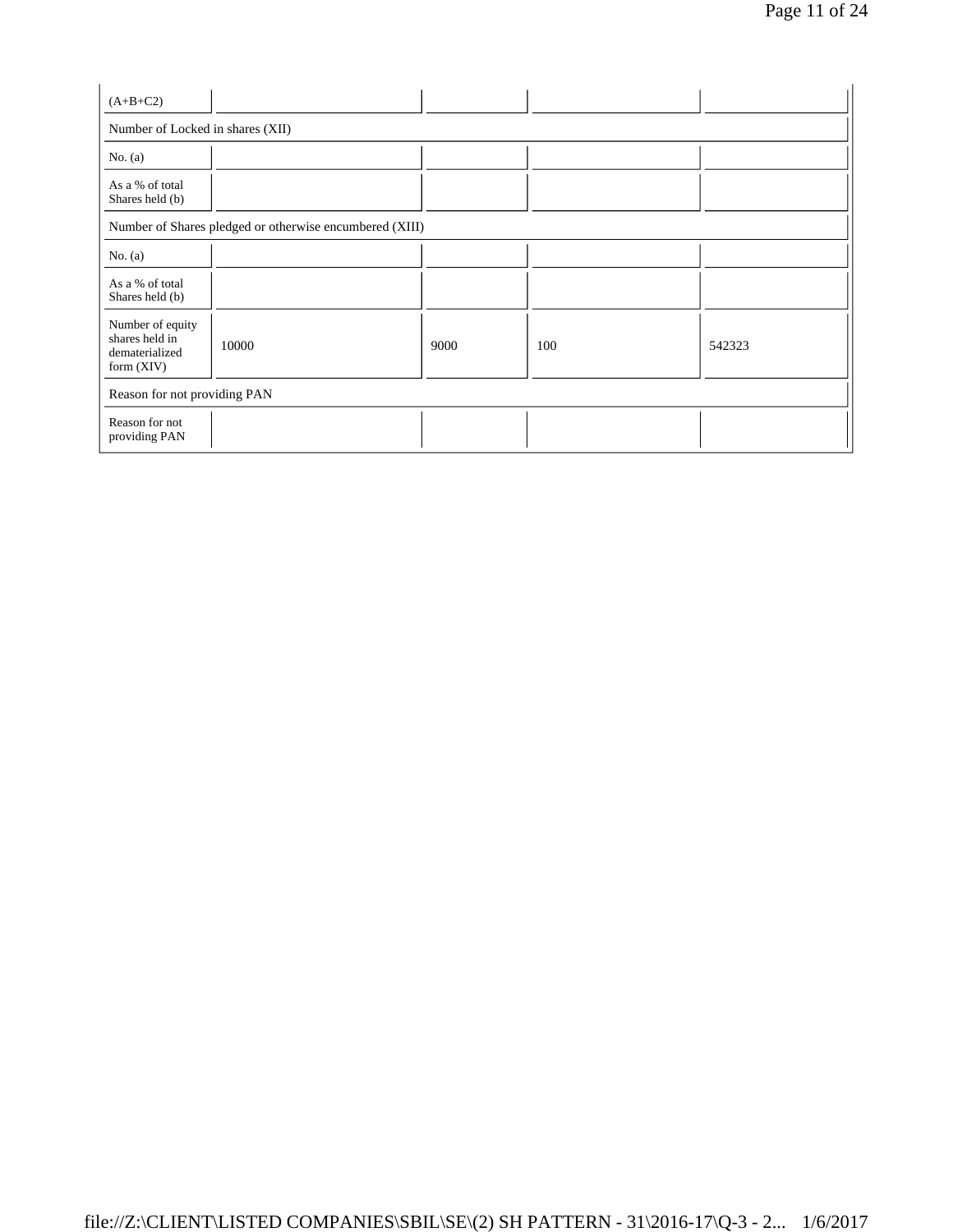|                                                                                                                      | Any Other (specify)                                           |                       |
|----------------------------------------------------------------------------------------------------------------------|---------------------------------------------------------------|-----------------------|
| Searial No.                                                                                                          | $\mathbf{1}$                                                  |                       |
| Category                                                                                                             | <b>Bodies Corporate</b>                                       | Click here to go back |
| Name of the<br>Shareholders (I)                                                                                      | Superfin Impex Limited                                        |                       |
| PAN (II)                                                                                                             | AACCS1072K                                                    | Total                 |
| No. of the<br>Shareholders (I)                                                                                       | $\mathbf{1}$                                                  | $\mathbf{1}$          |
| No. of fully paid<br>up equity shares<br>$\text{held} (IV)$                                                          | 131736                                                        | 131736                |
| No. Of Partly paid-<br>up equity shares<br>$\text{held}(V)$                                                          |                                                               |                       |
| No. Of shares<br>underlying<br>Depository<br>Receipts (VI)                                                           |                                                               |                       |
| Total nos. shares<br>held $(VII) = (IV) +$<br>$(V)+(VI)$                                                             | 131736                                                        | 131736                |
| Shareholding as a<br>% of total no. of<br>shares (calculated<br>as per SCRR,<br>1957) (VIII) As a<br>% of $(A+B+C2)$ | 4.36                                                          | 4.36                  |
|                                                                                                                      | Number of Voting Rights held in each class of securities (IX) |                       |
| Class eg: X                                                                                                          | 131736                                                        | 131736                |
| Class eg:y                                                                                                           |                                                               |                       |
| Total                                                                                                                | 131736                                                        | 131736                |
| Total as a % of<br>Total Voting rights                                                                               | 4.36                                                          | 4.36                  |
| No. Of Shares<br>Underlying<br>Outstanding<br>convertible<br>securities (X)                                          |                                                               |                       |
| No. of Shares<br>Underlying<br>Outstanding<br>Warrants $(X_i)$                                                       |                                                               |                       |
| No. Of Shares<br>Underlying<br>Outstanding<br>convertible<br>securities and No.<br>Of Warrants (Xi)<br>(a)           |                                                               |                       |
| Shareholding, as a<br>% assuming full<br>conversion of                                                               |                                                               |                       |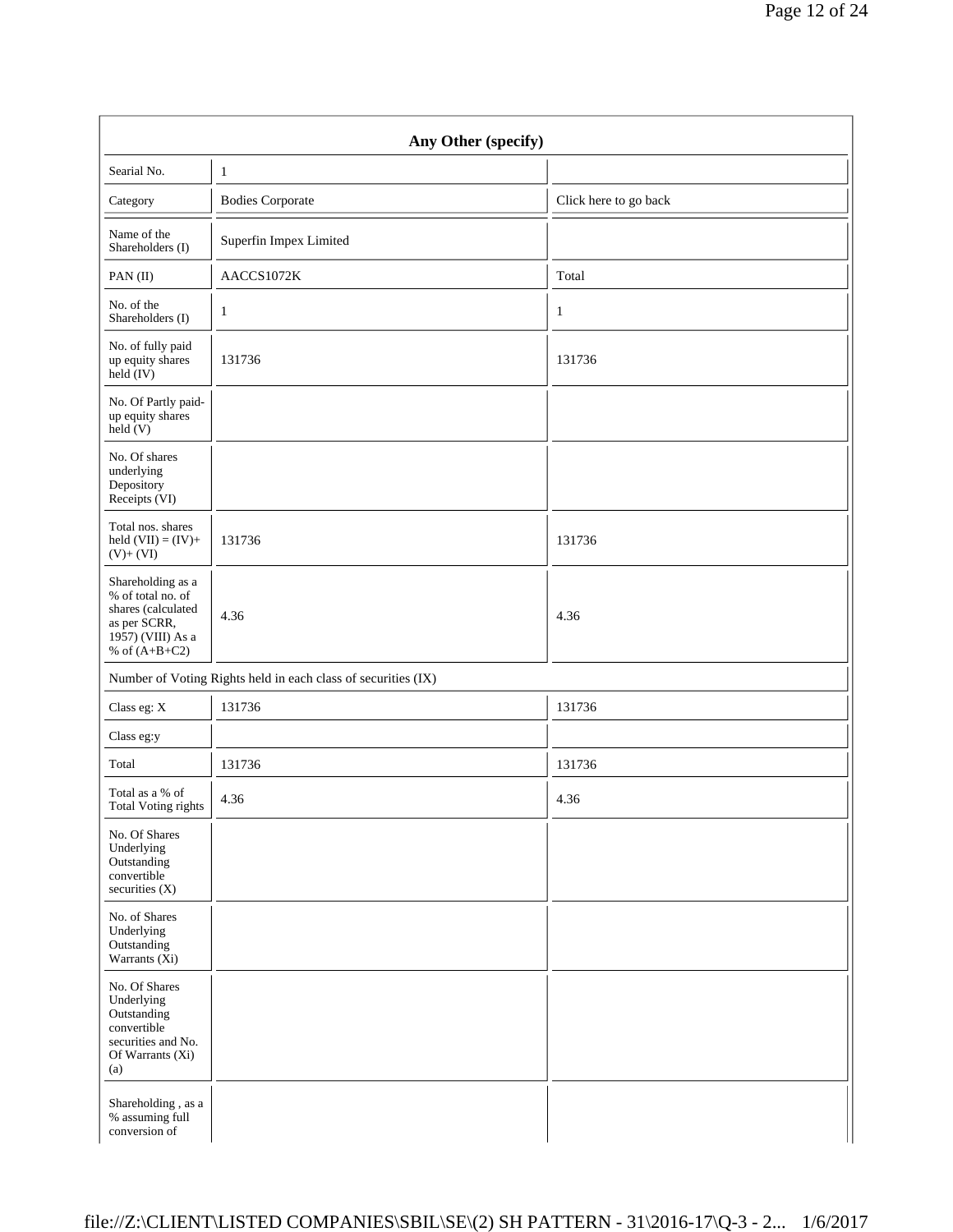| convertible<br>securities (as a<br>percentage of<br>diluted share<br>capital) $(XI) = (VII)$<br>$+(X)$ As a % of<br>$(A+B+C2)$ | 4.36                                                    | 4.36   |  |  |  |  |  |  |
|--------------------------------------------------------------------------------------------------------------------------------|---------------------------------------------------------|--------|--|--|--|--|--|--|
|                                                                                                                                | Number of Locked in shares (XII)                        |        |  |  |  |  |  |  |
| No. $(a)$                                                                                                                      |                                                         |        |  |  |  |  |  |  |
| As a % of total<br>Shares held (b)                                                                                             |                                                         |        |  |  |  |  |  |  |
|                                                                                                                                | Number of Shares pledged or otherwise encumbered (XIII) |        |  |  |  |  |  |  |
| No. $(a)$                                                                                                                      |                                                         |        |  |  |  |  |  |  |
| As a % of total<br>Shares held (b)                                                                                             |                                                         |        |  |  |  |  |  |  |
| Number of equity<br>shares held in<br>dematerialized<br>form $(XIV)$                                                           | 131736                                                  | 131736 |  |  |  |  |  |  |
| Reason for not<br>providing PAN                                                                                                |                                                         |        |  |  |  |  |  |  |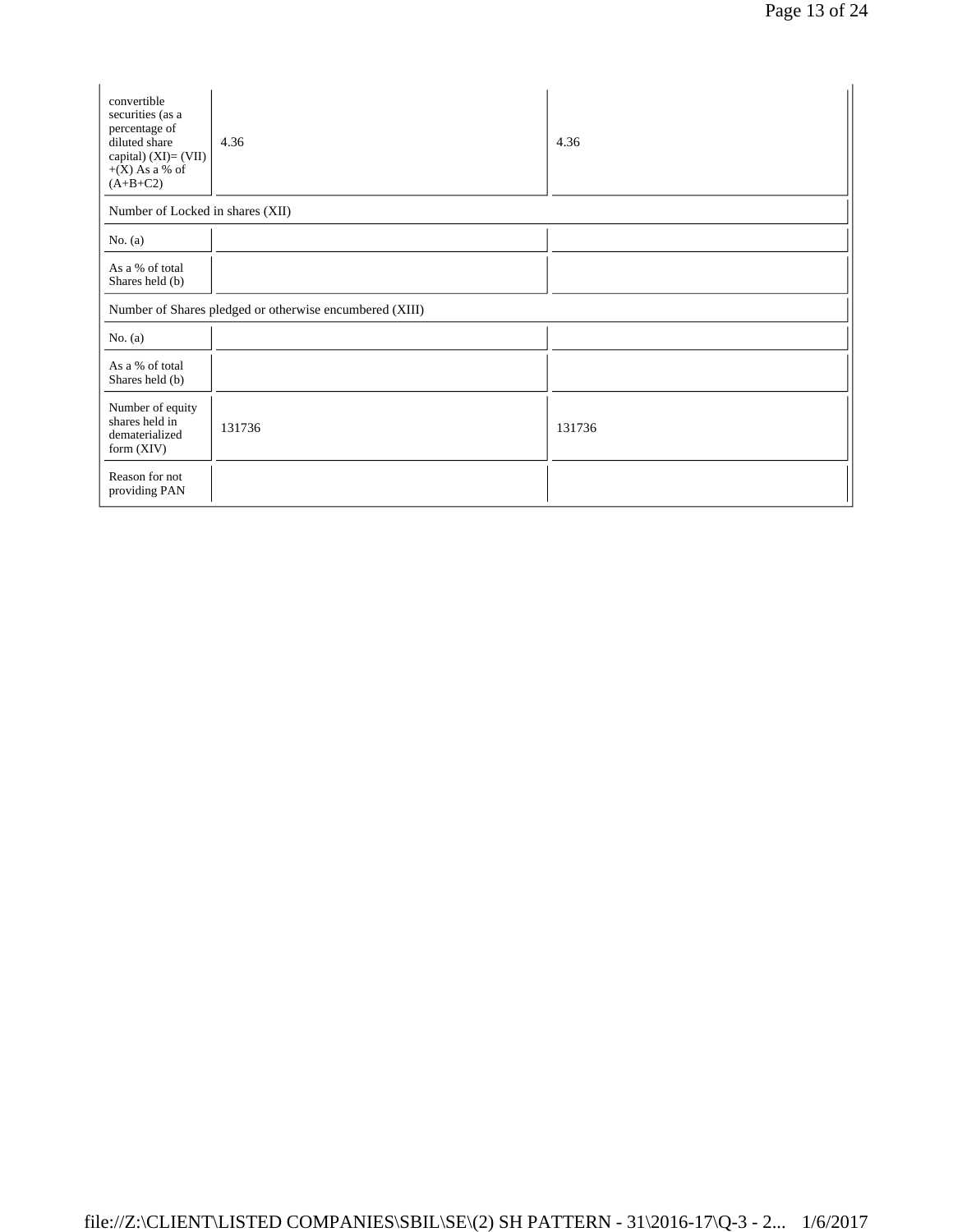| Searial No.                                                                                                                | $\mathbf{1}$                                                  | $\overline{c}$                | $\mathfrak{Z}$                | $\overline{4}$          | 5                          | 6                             | 7                                    |
|----------------------------------------------------------------------------------------------------------------------------|---------------------------------------------------------------|-------------------------------|-------------------------------|-------------------------|----------------------------|-------------------------------|--------------------------------------|
| Name of the<br>Shareholders<br>(I)                                                                                         | <b>Agrawal Sunil</b><br>Jagdishbhai                           | Amit<br>Makkhanlal<br>Agrawal | Anil<br>Makkhanlal<br>Agrawal | Deep Kaushal<br>Agrawal | Dilip Hajarilal<br>Agrawal | Gayatri<br>Kaushal<br>Agrawal | Kaushalkumar<br>Hazarilal<br>Agrawal |
| PAN (II)                                                                                                                   | ABMPA5735D                                                    | ADRPA7127Q                    | ABJPA6636L                    | AJDPA3932F              | ABMPA5734C                 | ABKPA6890R                    | AAMPA6828N                           |
| No. of fully<br>paid up equity<br>shares held<br>(IV)                                                                      | 71000                                                         | 75616                         | 52200                         | 36150                   | 32050                      | 32900                         | 60507                                |
| No. Of Partly<br>paid-up equity<br>shares held<br>(V)                                                                      |                                                               |                               |                               |                         |                            |                               |                                      |
| No. Of shares<br>underlying<br>Depository<br>Receipts (VI)                                                                 |                                                               |                               |                               |                         |                            |                               |                                      |
| Total nos.<br>shares held<br>$(VII) = (IV) +$<br>$(V)+(VI)$                                                                | 71000                                                         | 75616                         | 52200                         | 36150                   | 32050                      | 32900                         | 60507                                |
| Shareholding<br>as a % of total<br>no. of shares<br>(calculated as<br>per SCRR,<br>1957) (VIII)<br>As a % of<br>$(A+B+C2)$ | 2.35                                                          | 2.5                           | 1.73                          | 1.2                     | 1.06                       | 1.09                          | $\overline{c}$                       |
|                                                                                                                            | Number of Voting Rights held in each class of securities (IX) |                               |                               |                         |                            |                               |                                      |
| Class eg: X                                                                                                                | 71000                                                         | 75616                         | 52200                         | 36150                   | 32050                      | 32900                         | 60507                                |
| Class eg:y                                                                                                                 |                                                               |                               |                               |                         |                            |                               |                                      |
| Total                                                                                                                      | 71000                                                         | 75616                         | 52200                         | 36150                   | 32050                      | 32900                         | 60507                                |
| Total as a %<br>of Total<br>Voting rights                                                                                  | 2.35                                                          | $2.5\,$                       | 1.73                          | $1.2\,$                 | 1.06                       | 1.09                          | $\boldsymbol{2}$                     |
| No. Of Shares<br>Underlying<br>Outstanding<br>convertible<br>securities (X)                                                |                                                               |                               |                               |                         |                            |                               |                                      |
| No. of Shares<br>Underlying<br>Outstanding<br>Warrants (Xi)                                                                |                                                               |                               |                               |                         |                            |                               |                                      |
| No. Of Shares<br>Underlying<br>Outstanding<br>convertible<br>securities and<br>No. Of<br>Warrants (Xi)<br>(a)              |                                                               |                               |                               |                         |                            |                               |                                      |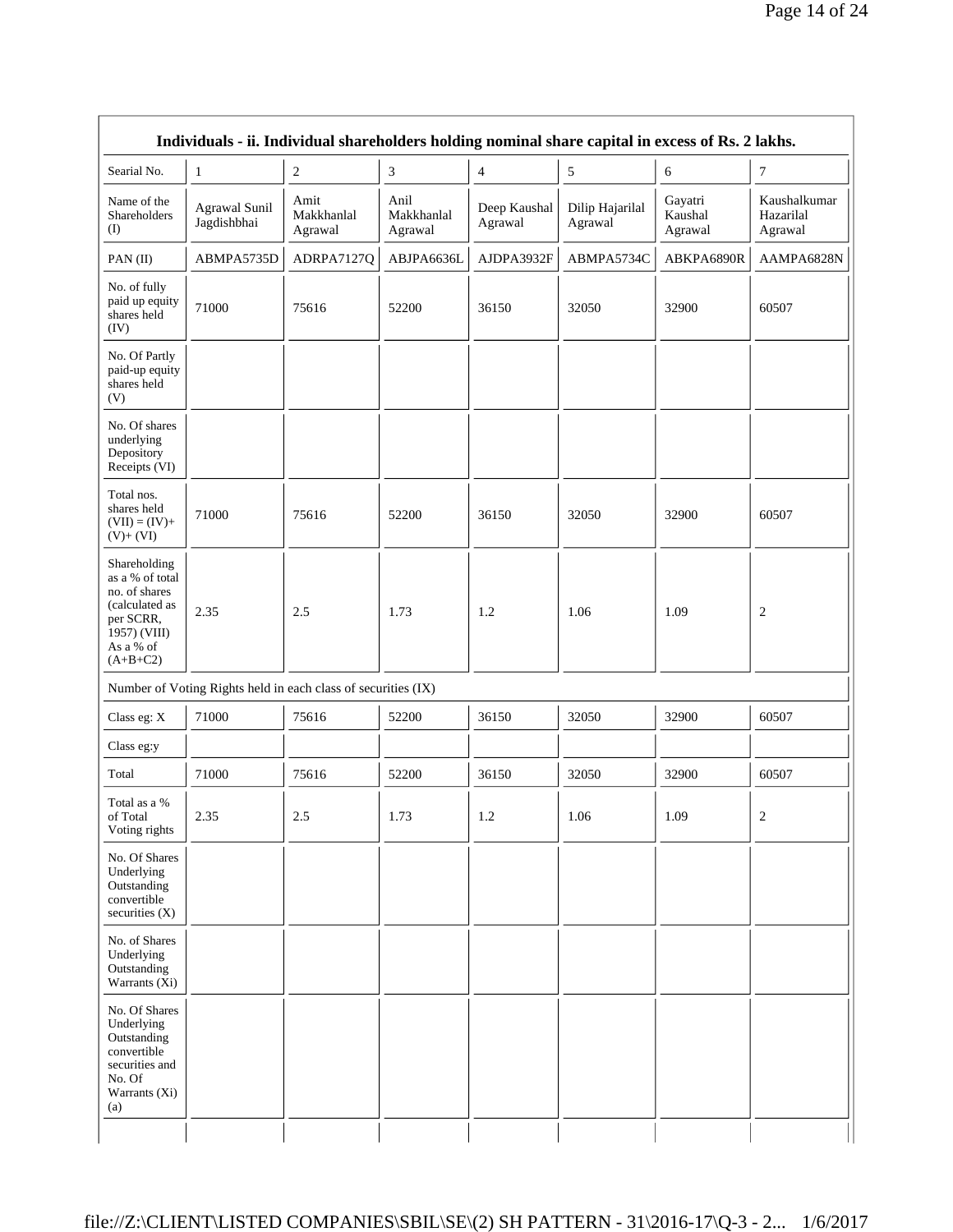| Shareholding,<br>as a %<br>assuming full<br>conversion of<br>convertible<br>securities (as a<br>percentage of<br>diluted share<br>capital) (XI)=<br>$(VII)+(X) As$<br>$\rm{a}$ % of<br>$(A+B+C2)$ | 2.35                             | $2.5\,$ | 1.73  | 1.2   | 1.06  | 1.09  | $\overline{c}$ |
|---------------------------------------------------------------------------------------------------------------------------------------------------------------------------------------------------|----------------------------------|---------|-------|-------|-------|-------|----------------|
|                                                                                                                                                                                                   | Number of Locked in shares (XII) |         |       |       |       |       |                |
| No. $(a)$                                                                                                                                                                                         |                                  |         |       |       |       |       |                |
| As a % of<br>total Shares<br>$\text{held}(\text{b})$                                                                                                                                              |                                  |         |       |       |       |       |                |
| Number of<br>equity shares<br>held in<br>dematerialized<br>form (XIV)                                                                                                                             | 71000                            | 75616   | 52200 | 36150 | 32050 | 32900 | 60507          |
| Reason for not providing PAN                                                                                                                                                                      |                                  |         |       |       |       |       |                |
| Reason for<br>not providing<br>PAN                                                                                                                                                                |                                  |         |       |       |       |       |                |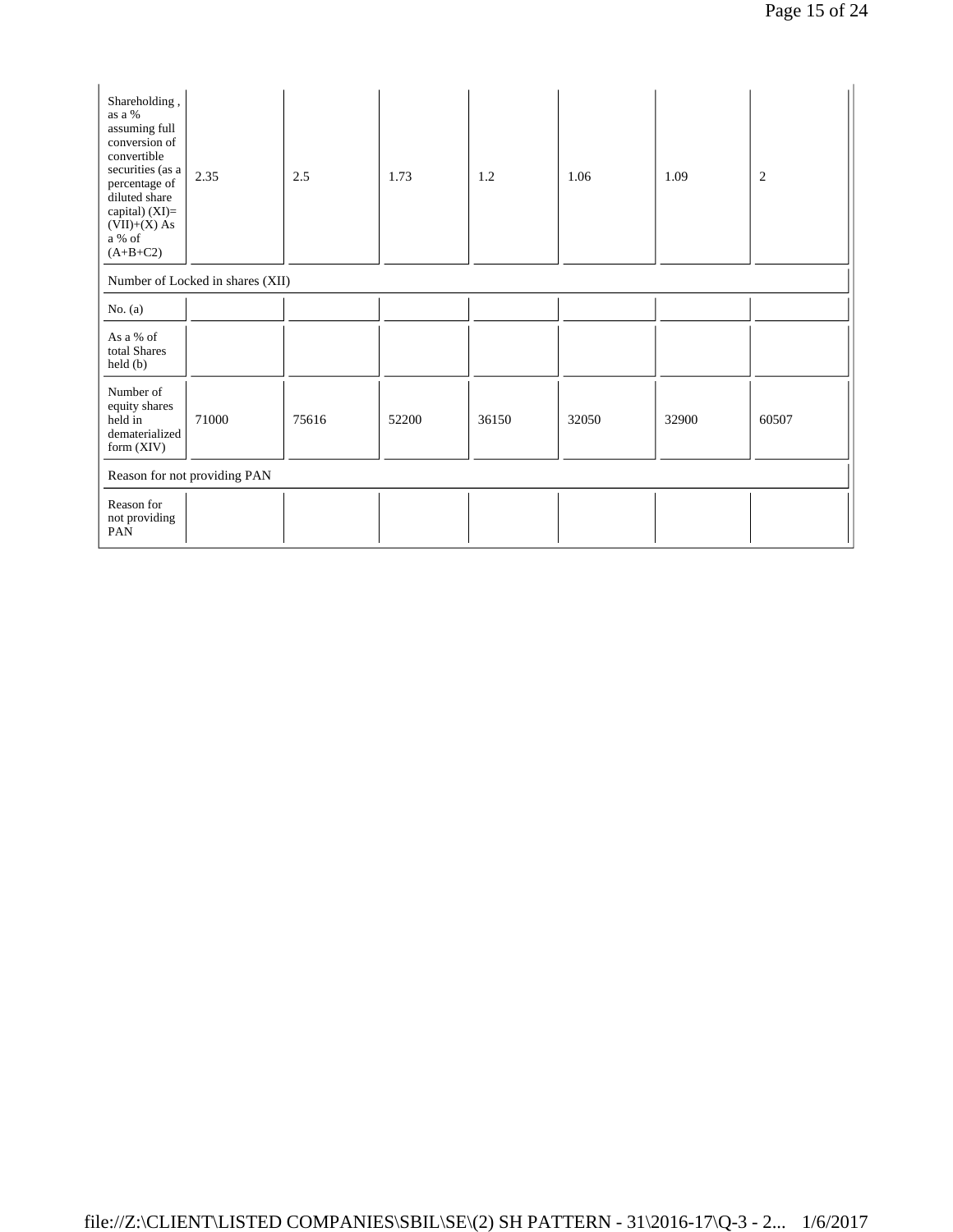|                                                                                                                             |                                        | Individuals - ii. Individual shareholders holding nominal share capital in excess of Rs. 2 lakhs. |                                |                                     |                        |                          |
|-----------------------------------------------------------------------------------------------------------------------------|----------------------------------------|---------------------------------------------------------------------------------------------------|--------------------------------|-------------------------------------|------------------------|--------------------------|
| Searial No.                                                                                                                 | $\,8\,$                                | 9                                                                                                 | 10                             | 11                                  | 12                     | 13                       |
| Name of the<br>Shareholders (I)                                                                                             | Mukeshbhai<br>Jagdishprasad<br>Agarwal | Rajendra<br>Kishorilal Goyal                                                                      | Ronak<br>Khemchandbhai<br>Shah | Shah<br>Jagdishchandra<br>Hazarilal | Shital Anil<br>Agrawal | Sumit Jagdish<br>Agrawal |
| PAN(II)                                                                                                                     | ACRPA5779M                             | ABCPG5571H                                                                                        | AQQPS2023R                     | AITPS7478R                          | AJDPA3931G             | ADRPA7126R               |
| No. of fully paid<br>up equity shares<br>held $(IV)$                                                                        | 60000                                  | 31174                                                                                             | 30296                          | 31381                               | 48400                  | 44046                    |
| No. Of Partly paid-<br>up equity shares<br>$\text{held}(V)$                                                                 |                                        |                                                                                                   |                                |                                     |                        |                          |
| No. Of shares<br>underlying<br>Depository<br>Receipts (VI)                                                                  |                                        |                                                                                                   |                                |                                     |                        |                          |
| Total nos. shares<br>held $(VII) = (IV) +$<br>$(V)+(VI)$                                                                    | 60000                                  | 31174                                                                                             | 30296                          | 31381                               | 48400                  | 44046                    |
| Shareholding as a<br>% of total no. of<br>shares (calculated<br>as per SCRR,<br>1957) (VIII) As a<br>% of $(A+B+C2)$        | 1.99                                   | 1.03                                                                                              | 1                              | 1.04                                | 1.6                    | 1.46                     |
|                                                                                                                             |                                        | Number of Voting Rights held in each class of securities (IX)                                     |                                |                                     |                        |                          |
| Class eg: X                                                                                                                 | 60000                                  | 31174                                                                                             | 30296                          | 31381                               | 48400                  | 44046                    |
| Class eg:y                                                                                                                  |                                        |                                                                                                   |                                |                                     |                        |                          |
| Total                                                                                                                       | 60000                                  | 31174                                                                                             | 30296                          | 31381                               | 48400                  | 44046                    |
| Total as a % of<br><b>Total Voting rights</b>                                                                               | 1.99                                   | 1.03                                                                                              | $\mathbf{1}$                   | 1.04                                | 1.6                    | 1.46                     |
| No. Of Shares<br>Underlying<br>Outstanding<br>convertible<br>securities (X)                                                 |                                        |                                                                                                   |                                |                                     |                        |                          |
| No. of Shares<br>Underlying<br>Outstanding<br>Warrants (Xi)                                                                 |                                        |                                                                                                   |                                |                                     |                        |                          |
| No. Of Shares<br>Underlying<br>Outstanding<br>convertible<br>securities and No.<br>Of Warrants (Xi)<br>(a)                  |                                        |                                                                                                   |                                |                                     |                        |                          |
| Shareholding, as a<br>% assuming full<br>conversion of<br>convertible<br>securities (as a<br>percentage of<br>diluted share | 1.99                                   | 1.03                                                                                              | $\mathbf{1}$                   | 1.04                                | 1.6                    | 1.46                     |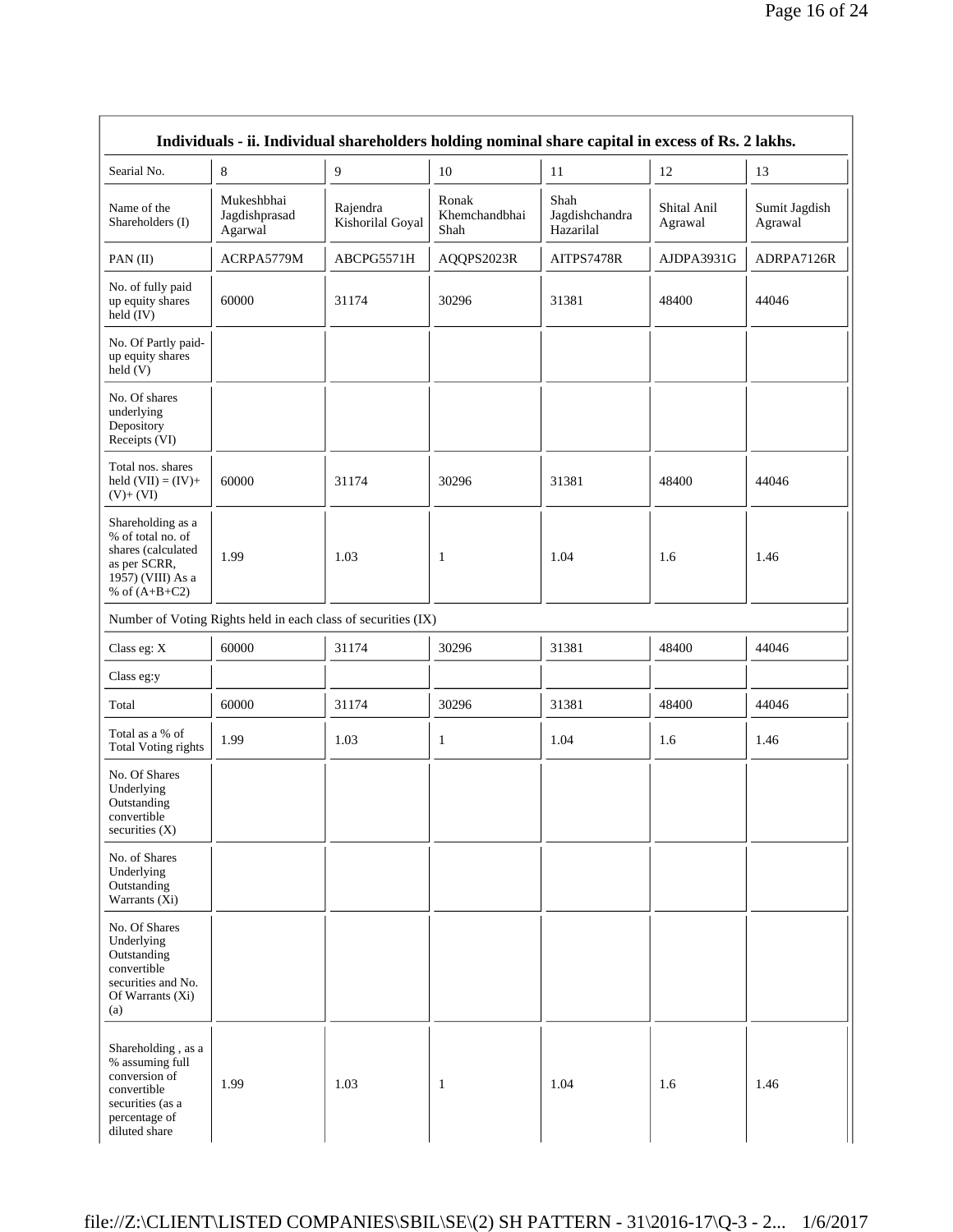| capital) $(XI) = (VII)$<br>$+(X)$ As a % of<br>$(A+B+C2)$            |       |       |       |       |       |       |  |
|----------------------------------------------------------------------|-------|-------|-------|-------|-------|-------|--|
| Number of Locked in shares (XII)                                     |       |       |       |       |       |       |  |
| No. $(a)$                                                            |       |       |       |       |       |       |  |
| As a % of total<br>Shares held (b)                                   |       |       |       |       |       |       |  |
| Number of equity<br>shares held in<br>dematerialized<br>form $(XIV)$ | 60000 | 31174 | 30296 | 31381 | 48400 | 44046 |  |
| Reason for not providing PAN                                         |       |       |       |       |       |       |  |
| Reason for not<br>providing PAN                                      |       |       |       |       |       |       |  |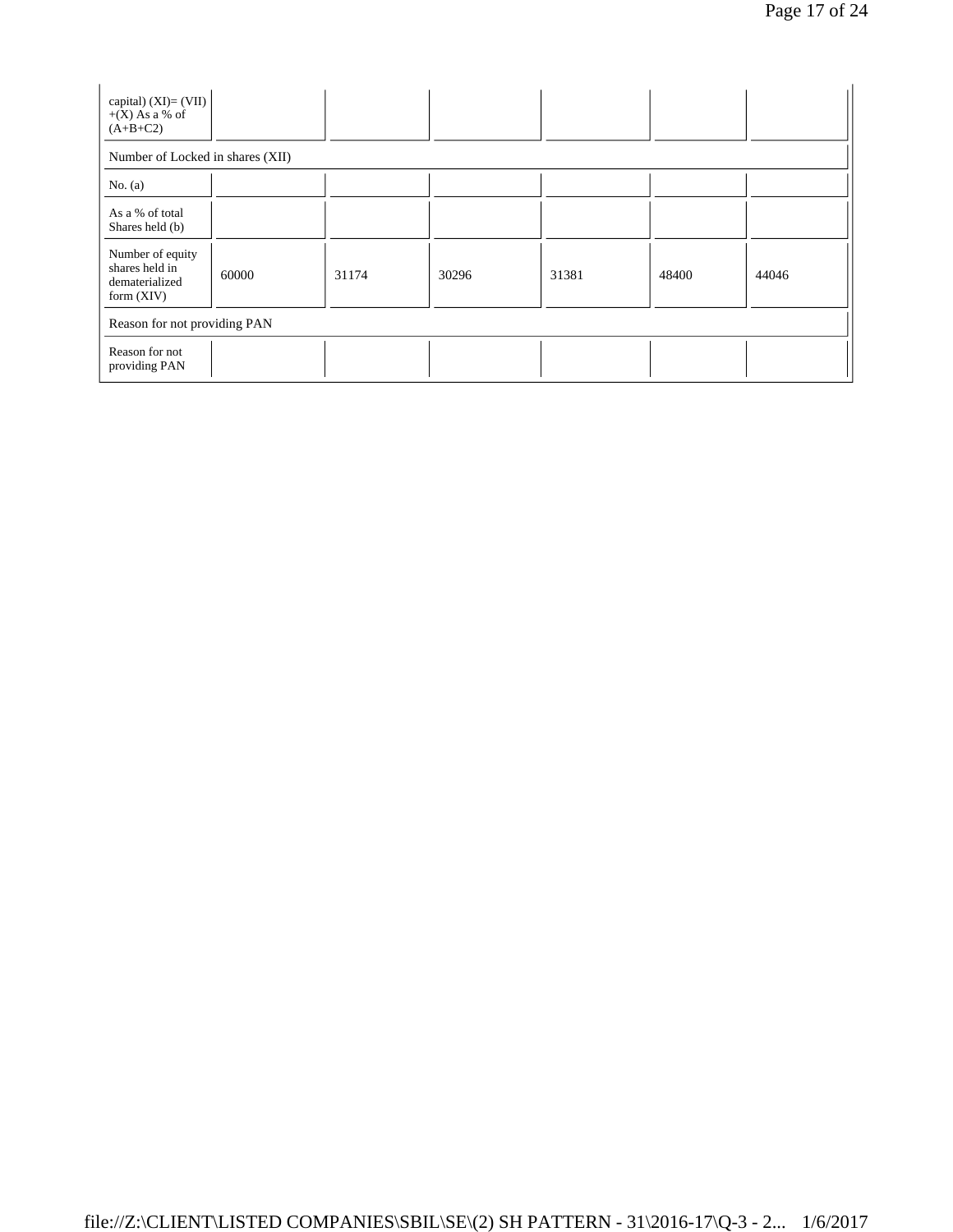|                                                                                                                                                                         | Individuals - ii. Individual shareholders holding nominal share capital in excess of Rs. 2 lakhs. |  |
|-------------------------------------------------------------------------------------------------------------------------------------------------------------------------|---------------------------------------------------------------------------------------------------|--|
| Searial No.                                                                                                                                                             |                                                                                                   |  |
| Name of the<br>Shareholders (I)                                                                                                                                         | Click here to go back                                                                             |  |
| PAN(II)                                                                                                                                                                 | Total                                                                                             |  |
| No. of fully paid<br>up equity shares<br>held (IV)                                                                                                                      | 605720                                                                                            |  |
| No. Of Partly paid-<br>up equity shares<br>held (V)                                                                                                                     |                                                                                                   |  |
| No. Of shares<br>underlying<br>Depository<br>Receipts (VI)                                                                                                              |                                                                                                   |  |
| Total nos. shares<br>held $(VII) = (IV) +$<br>$(V)+(VI)$                                                                                                                | 605720                                                                                            |  |
| Shareholding as a<br>% of total no. of<br>shares (calculated<br>as per SCRR,<br>1957) (VIII) As a<br>% of $(A+B+C2)$                                                    | 20.05                                                                                             |  |
| Number of Voting Rights held in each class of securities (IX)                                                                                                           |                                                                                                   |  |
| Class eg: X                                                                                                                                                             | 605720                                                                                            |  |
| Class eg:y                                                                                                                                                              |                                                                                                   |  |
| Total                                                                                                                                                                   | 605720                                                                                            |  |
| Total as a % of<br>Total Voting rights                                                                                                                                  | 20.05                                                                                             |  |
| No. Of Shares<br>Underlying<br>Outstanding<br>convertible<br>securities $(X)$                                                                                           |                                                                                                   |  |
| No. of Shares<br>Underlying<br>Outstanding<br>Warrants $(X_i)$                                                                                                          |                                                                                                   |  |
| No. Of Shares<br>Underlying<br>Outstanding<br>convertible<br>securities and No.<br>Of Warrants (Xi)<br>(a)                                                              |                                                                                                   |  |
| Shareholding, as a<br>% assuming full<br>conversion of<br>convertible<br>securities (as a<br>percentage of<br>diluted share<br>capital) (XI)= (VII)<br>$+(X)$ As a % of | 20.05                                                                                             |  |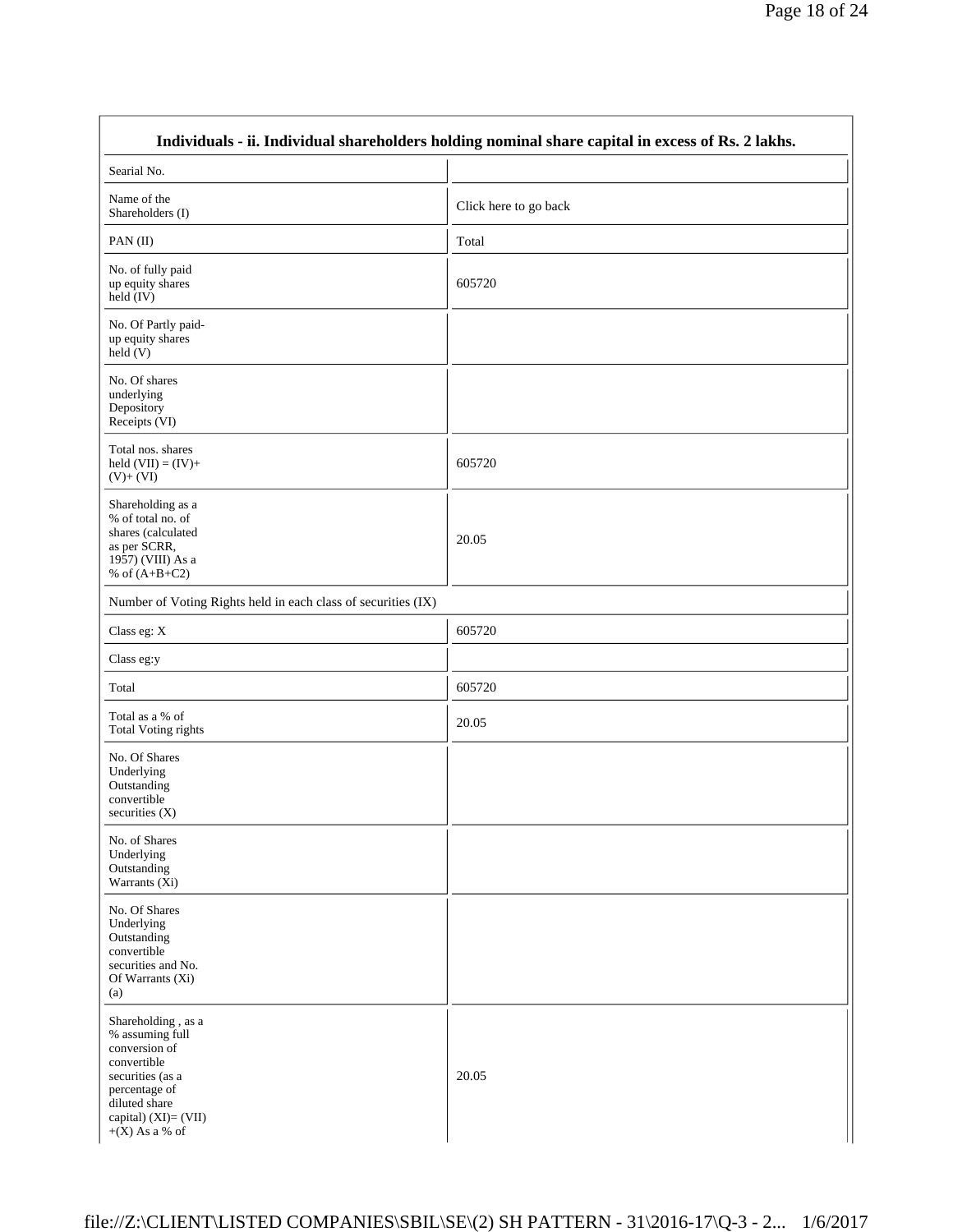| $(A+B+C2)$                                                           |        |
|----------------------------------------------------------------------|--------|
| Number of Locked in shares (XII)                                     |        |
| No. $(a)$                                                            |        |
| As a % of total<br>Shares held (b)                                   |        |
| Number of equity<br>shares held in<br>dematerialized<br>form $(XIV)$ | 605720 |
| Reason for not providing PAN                                         |        |
| Reason for not<br>providing PAN                                      |        |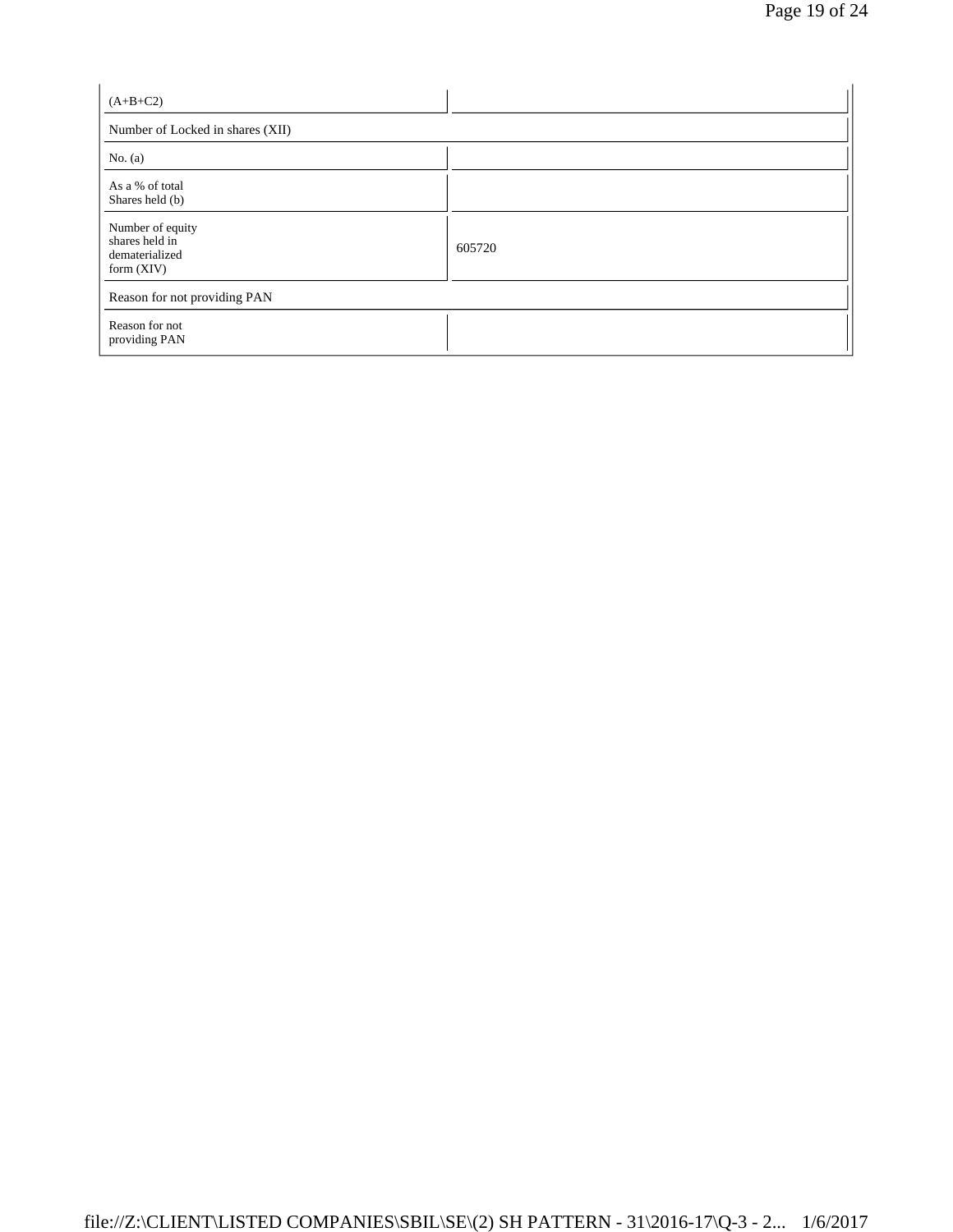| Any Other (specify)                                                                                                  |              |                                                               |                                              |                 |                         |                     |                                              |
|----------------------------------------------------------------------------------------------------------------------|--------------|---------------------------------------------------------------|----------------------------------------------|-----------------|-------------------------|---------------------|----------------------------------------------|
| Searial No.                                                                                                          | $\mathbf{1}$ | $\sqrt{2}$                                                    | 3                                            | $\overline{4}$  | 5                       | 6                   | 7                                            |
| Category                                                                                                             | HUF          | <b>HUF</b>                                                    | <b>HUF</b>                                   | $NRI-$<br>Repat | $NRI-$<br>Non-<br>Repat | Clearing<br>Members | <b>Clearing Members</b>                      |
| Category / More<br>than 1 percentage                                                                                 | Category     | More than 1<br>percentage of<br>shareholding                  | More than 1<br>percentage of<br>shareholding | Category        | Category                | Category            | More than 1<br>percentage of<br>shareholding |
| Name of the<br>Shareholders (I)                                                                                      |              | Sanjay B Shah                                                 | Bhavik<br>Khemchandbhai<br>Shah              |                 |                         |                     | <b>VSE Stock</b><br>Services Ltd             |
| PAN $(II)$                                                                                                           |              | AAVHS4673Q                                                    | AAFHB7913Q                                   |                 |                         |                     | AABCV4258K                                   |
| No. of the<br>Shareholders (I)                                                                                       | 34           | $\mathbf{1}$                                                  | $\mathbf{1}$                                 | 19              | 3                       | 7                   | 1                                            |
| No. of fully paid<br>up equity shares<br>$held$ (IV)                                                                 | 146509       | 45931                                                         | 32831                                        | 24672           | 4600                    | 52134               | 48209                                        |
| No. Of Partly paid-<br>up equity shares<br>held(V)                                                                   |              |                                                               |                                              |                 |                         |                     |                                              |
| No. Of shares<br>underlying<br>Depository<br>Receipts (VI)                                                           |              |                                                               |                                              |                 |                         |                     |                                              |
| Total nos. shares<br>held $(VII) = (IV) +$<br>$(V)+(VI)$                                                             | 146509       | 45931                                                         | 32831                                        | 24672           | 4600                    | 52134               | 48209                                        |
| Shareholding as a<br>% of total no. of<br>shares (calculated<br>as per SCRR,<br>1957) (VIII) As a<br>% of $(A+B+C2)$ | 4.85         | 1.52                                                          | 1.09                                         | 0.82            | 0.15                    | 1.73                | 1.6                                          |
|                                                                                                                      |              | Number of Voting Rights held in each class of securities (IX) |                                              |                 |                         |                     |                                              |
| Class eg: X                                                                                                          | 146509       | 45931                                                         | 32831                                        | 24672           | 4600                    | 52134               | 48209                                        |
| Class eg:y                                                                                                           |              |                                                               |                                              |                 |                         |                     |                                              |
| Total                                                                                                                | 146509       | 45931                                                         | 32831                                        | 24672           | 4600                    | 52134               | 48209                                        |
| Total as a % of<br><b>Total Voting rights</b>                                                                        | 4.85         | 1.52                                                          | 1.09                                         | 0.82            | 0.15                    | 1.73                | 1.6                                          |
| No. Of Shares<br>Underlying<br>Outstanding<br>convertible<br>securities $(X)$                                        |              |                                                               |                                              |                 |                         |                     |                                              |
| No. of Shares<br>Underlying<br>Outstanding<br>Warrants (Xi)                                                          |              |                                                               |                                              |                 |                         |                     |                                              |
| No. Of Shares<br>Underlying<br>Outstanding<br>convertible                                                            |              |                                                               |                                              |                 |                         |                     |                                              |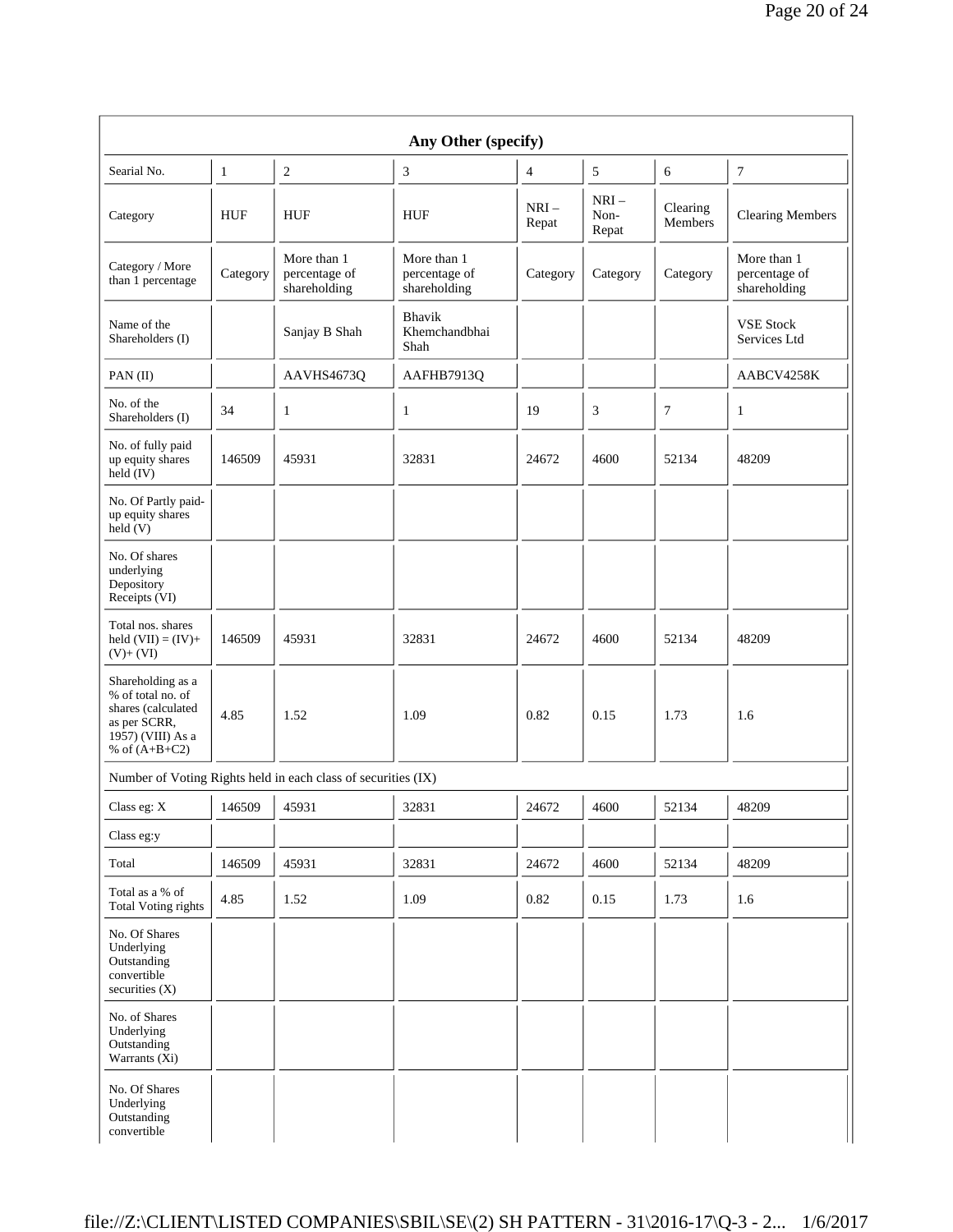| securities and No.<br>Of Warrants $(X_i)$<br>(a)                                                                                                                                         |        |       |       |      |      |       |       |
|------------------------------------------------------------------------------------------------------------------------------------------------------------------------------------------|--------|-------|-------|------|------|-------|-------|
| Shareholding, as a<br>% assuming full<br>conversion of<br>convertible<br>securities (as a<br>percentage of<br>diluted share<br>capital) $(XI) = (VII)$<br>$+(X)$ As a % of<br>$(A+B+C2)$ | 4.85   | 1.52  | 1.09  | 0.82 | 0.15 | 1.73  | 1.6   |
| Number of Locked in shares (XII)                                                                                                                                                         |        |       |       |      |      |       |       |
| No. $(a)$                                                                                                                                                                                |        |       |       |      |      |       |       |
| As a % of total<br>Shares held (b)                                                                                                                                                       |        |       |       |      |      |       |       |
| Number of equity<br>shares held in<br>dematerialized<br>form $(XIV)$                                                                                                                     | 146509 | 45931 | 32831 | 7472 | 4600 | 52134 | 48209 |
| Reason for not providing PAN                                                                                                                                                             |        |       |       |      |      |       |       |
| Reason for not<br>providing PAN                                                                                                                                                          |        |       |       |      |      |       |       |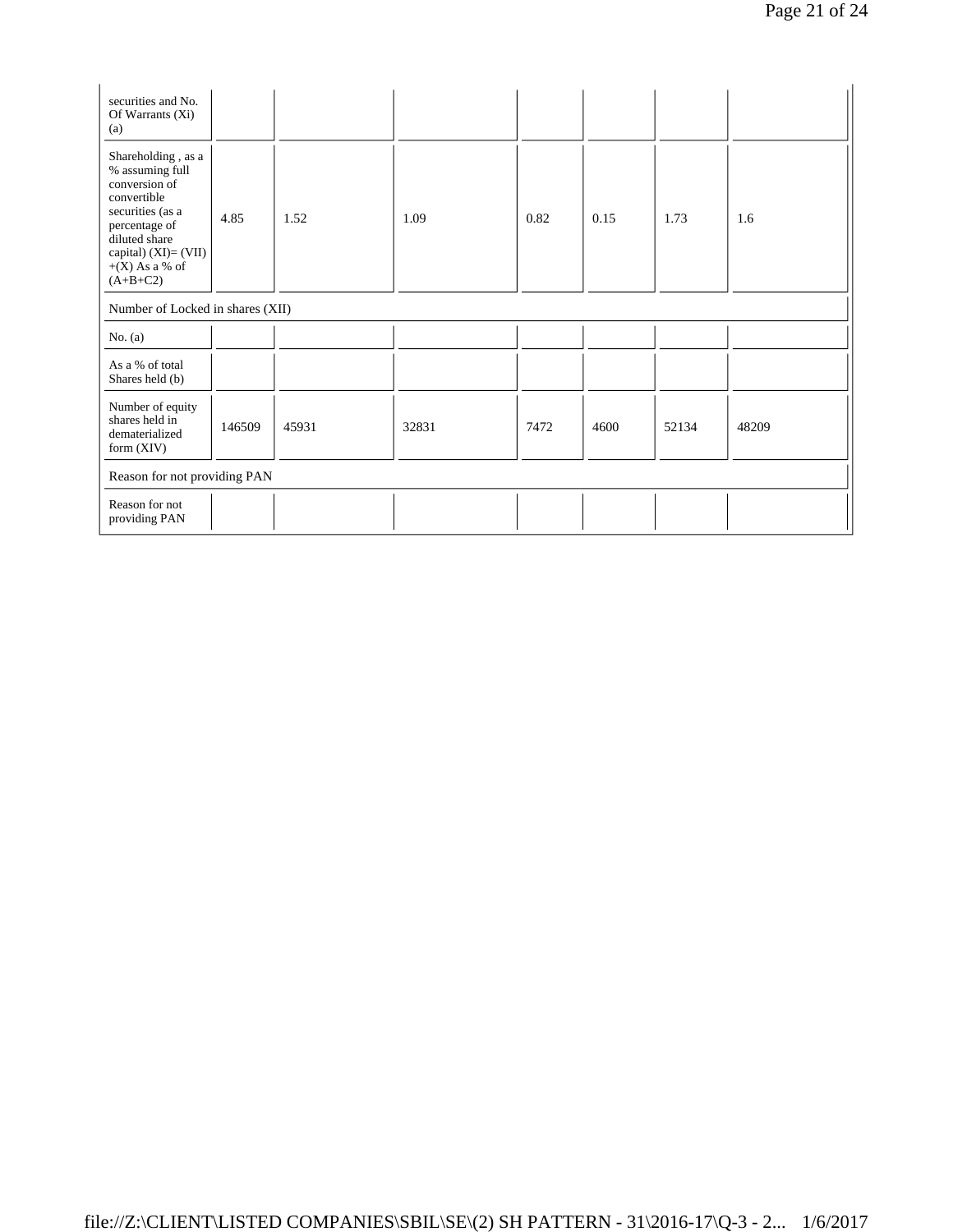| Searial No.                                                                                                          | 8                                                             | 9                                      |                       |
|----------------------------------------------------------------------------------------------------------------------|---------------------------------------------------------------|----------------------------------------|-----------------------|
| Category                                                                                                             | <b>Bodies Corporate</b>                                       | <b>Bodies Corporate</b>                |                       |
| Category / More<br>than 1 percentage                                                                                 | Category                                                      | More than 1 percentage of shareholding |                       |
| Name of the<br>Shareholders (I)                                                                                      |                                                               | JmKd Broking Private Limited           | Click here to go back |
| PAN(II)                                                                                                              |                                                               | AABCJ9346C                             | Total                 |
| No. of the<br>Shareholders (I)                                                                                       | 34                                                            | $\mathbf{1}$                           | 97                    |
| No. of fully paid<br>up equity shares<br>$held$ (IV)                                                                 | 198824                                                        | 136004                                 | 426739                |
| No. Of Partly paid-<br>up equity shares<br>$\text{held}(V)$                                                          |                                                               |                                        |                       |
| No. Of shares<br>underlying<br>Depository<br>Receipts (VI)                                                           |                                                               |                                        |                       |
| Total nos. shares<br>held $(VII) = (IV) +$<br>$(V)+(VI)$                                                             | 198824                                                        | 136004                                 | 426739                |
| Shareholding as a<br>% of total no. of<br>shares (calculated<br>as per SCRR,<br>1957) (VIII) As a<br>% of $(A+B+C2)$ | 6.58                                                          | 4.5                                    | 14.13                 |
|                                                                                                                      | Number of Voting Rights held in each class of securities (IX) |                                        |                       |
| Class eg: X                                                                                                          | 198824                                                        | 136004                                 | 426739                |
| Class eg:y                                                                                                           |                                                               |                                        |                       |
| Total                                                                                                                | 198824                                                        | 136004                                 | 426739                |
| Total as a $\%$ of<br><b>Total Voting rights</b>                                                                     | 6.58                                                          | 4.5                                    | 14.13                 |
| No. Of Shares<br>Underlying<br>Outstanding<br>convertible<br>securities (X)                                          |                                                               |                                        |                       |
| No. of Shares<br>Underlying<br>Outstanding<br>Warrants (Xi)                                                          |                                                               |                                        |                       |
| No. Of Shares<br>Underlying<br>Outstanding<br>convertible<br>securities and No.<br>Of Warrants (Xi)<br>(a)           |                                                               |                                        |                       |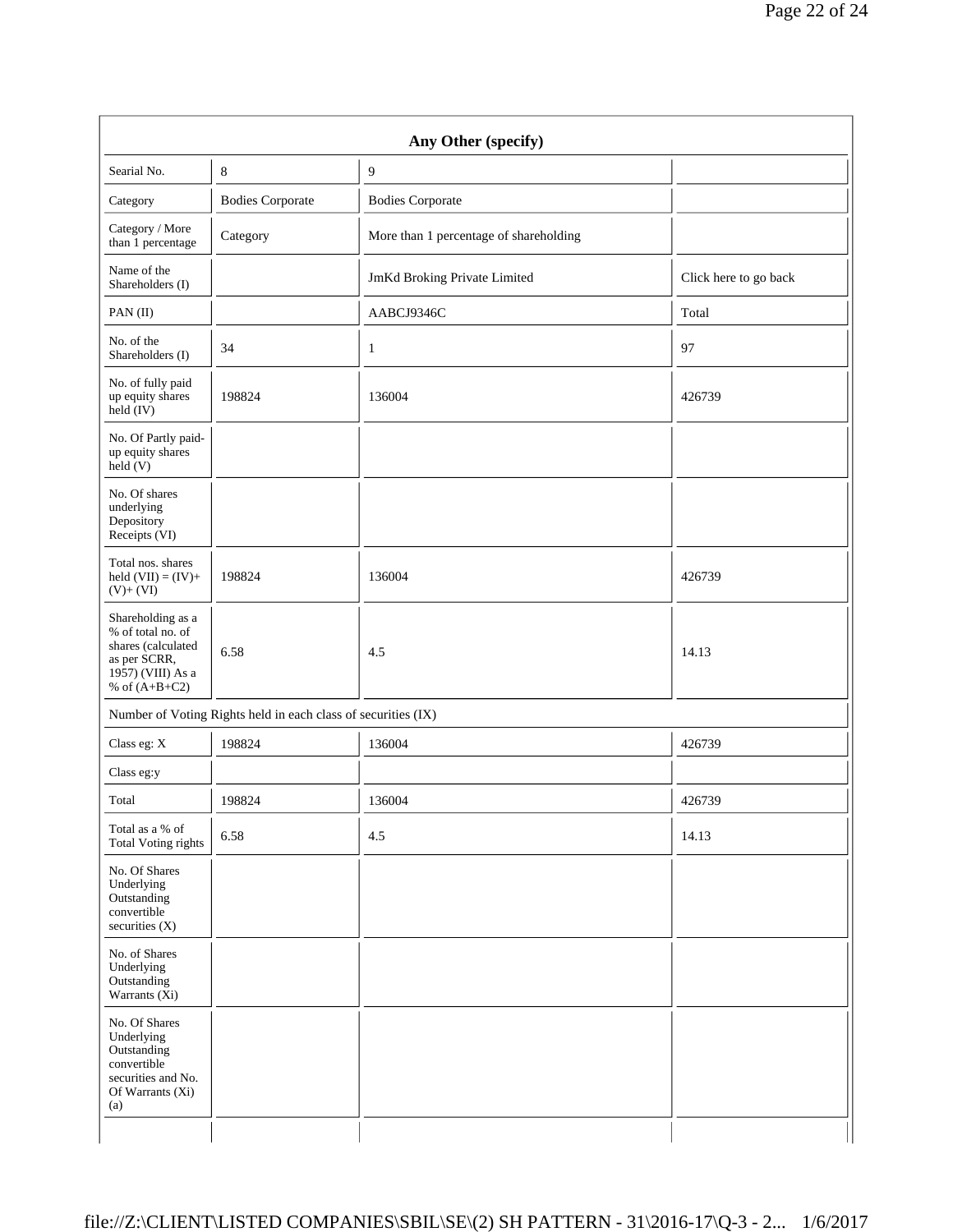| Shareholding, as a<br>% assuming full<br>conversion of<br>convertible<br>securities (as a<br>percentage of<br>diluted share<br>capital) $(XI)=(VII)$<br>$+(X)$ As a % of<br>$(A+B+C2)$ | 6.58   | 4.5    | 14.13  |  |  |  |
|----------------------------------------------------------------------------------------------------------------------------------------------------------------------------------------|--------|--------|--------|--|--|--|
| Number of Locked in shares (XII)                                                                                                                                                       |        |        |        |  |  |  |
| No. $(a)$                                                                                                                                                                              |        |        |        |  |  |  |
| As a % of total<br>Shares held (b)                                                                                                                                                     |        |        |        |  |  |  |
| Number of equity<br>shares held in<br>dematerialized<br>form $(XIV)$                                                                                                                   | 192724 | 136004 | 403439 |  |  |  |
| Reason for not providing PAN                                                                                                                                                           |        |        |        |  |  |  |
| Reason for not<br>providing PAN                                                                                                                                                        |        |        |        |  |  |  |